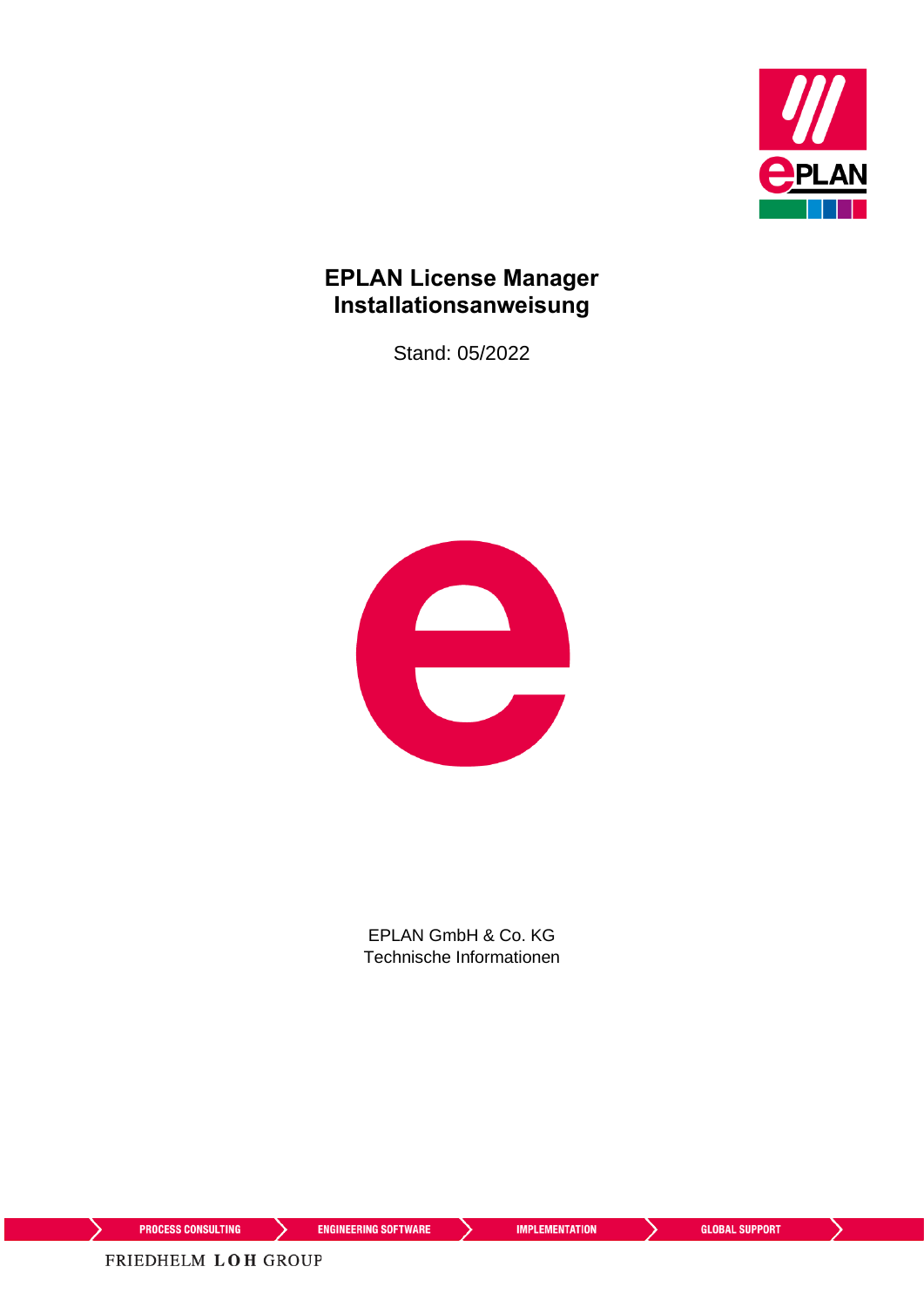

Stand: 05/2022

Copyright © 2023 EPLAN GmbH & Co. KG

EPLAN GmbH & Co. KG assumes no liability for either technical or printing errors, or for deficiencies in this technical information and cannot be held liable for damages that may result directly or indirectly from the delivery, performance, and use of this material.

This document contains legally protected information that is subject to copyright, trademark law, design law and other legal provisions. All rights are protected. This document or parts of this document may not be copied or reproduced by any other means without the express prior consent of EPLAN GmbH & Co. KG.

The software described in this document is subject to a licensing agreement and, if applicable, other contractual provisions. The utilization and reproduction of the software are only permitted in accordance with the specifications of this license agreement and, if applicable, any further existing contractual specifications.

RITTAL® is a registered trademark of Rittal GmbH & Co. KG.

EPLAN®, EPLAN Electric P8®, EPLAN Fluid®, EPLAN Preplanning®, EPLAN Pro Panel®, EPLAN Smart Wiring®, EPLAN Harness proD®, EPLAN eVIEW®, EPLAN eBUILD®, SYNGINEER and EPLAN Cogineer® are registered trademarks of EPLAN GmbH & Co. KG.

Windows 7®, Windows 8.1®, Windows 10®, Windows Server 2008 R2®, Windows Server 2012®, Windows Server 2012 R2®, Microsoft Windows®, Microsoft Office®, Microsoft® Excel®, Microsoft® Access® and Notepad® are registered trademarks of the Microsoft Corporation (in accordance with the laws of the State of Washington).

PC WORX®, CLIP PROJECT®, INTERBUS® and PROFINET® are registered trademarks of Phoenix Contact GmbH & Co. KG.

AutoCAD® and AutoCAD Inventor® are registered trademarks of Autodesk, Inc.

STEP 7®, SIMATIC® and SIMATIC HW Config® are registered trademarks of Siemens AG.

InstallShield® is a registered trademark of InstallShield, Inc. FLEXERA SOFTWARE LLC.

Adobe® Reader® and Adobe® Acrobat® are registered trademarks of Adobe Systems Inc.

Intel® is a registered trademark of Intel Corporation.

Citrix® is a registered trademark of Citrix Systems, Inc.

TwinCAT® is a registered trademark of Beckhoff Automation GmbH.

Unity Pro® is a registered trademark of Schneider Electric S.E.

RSLogix 5000® and RSLogix Architect® are registered trademarks of Rockwell Automation Inc.

All other product names and trade names are trademarks or registered trademarks of their respective owners.

EPLAN uses the Open Source software 7-Zip (7z.dll), Copyright © by Igor Pavlov. The source code of 7-Zip is subject to the GNU Lesser General Public License (LGPL). The source code of 7-Zip and details on this license can be found on the following Web site: http://www.7-zip.org

EPLAN uses the Open Source software Open CASCADE, Copyright © by Open CASCADE S.A.S. The source code of Open CASCADE is subject to the GNU Lesser General Public License (LGPL). The source code of Open CASCADE and details on this license can be found on the following website: http://www.opencascade.org

EPLAN makes an import function available which uses ECLASS. The use of the ECLASS standard is subject to a license and requires registration and downloading in the download portal: http://www.eclassdownload.com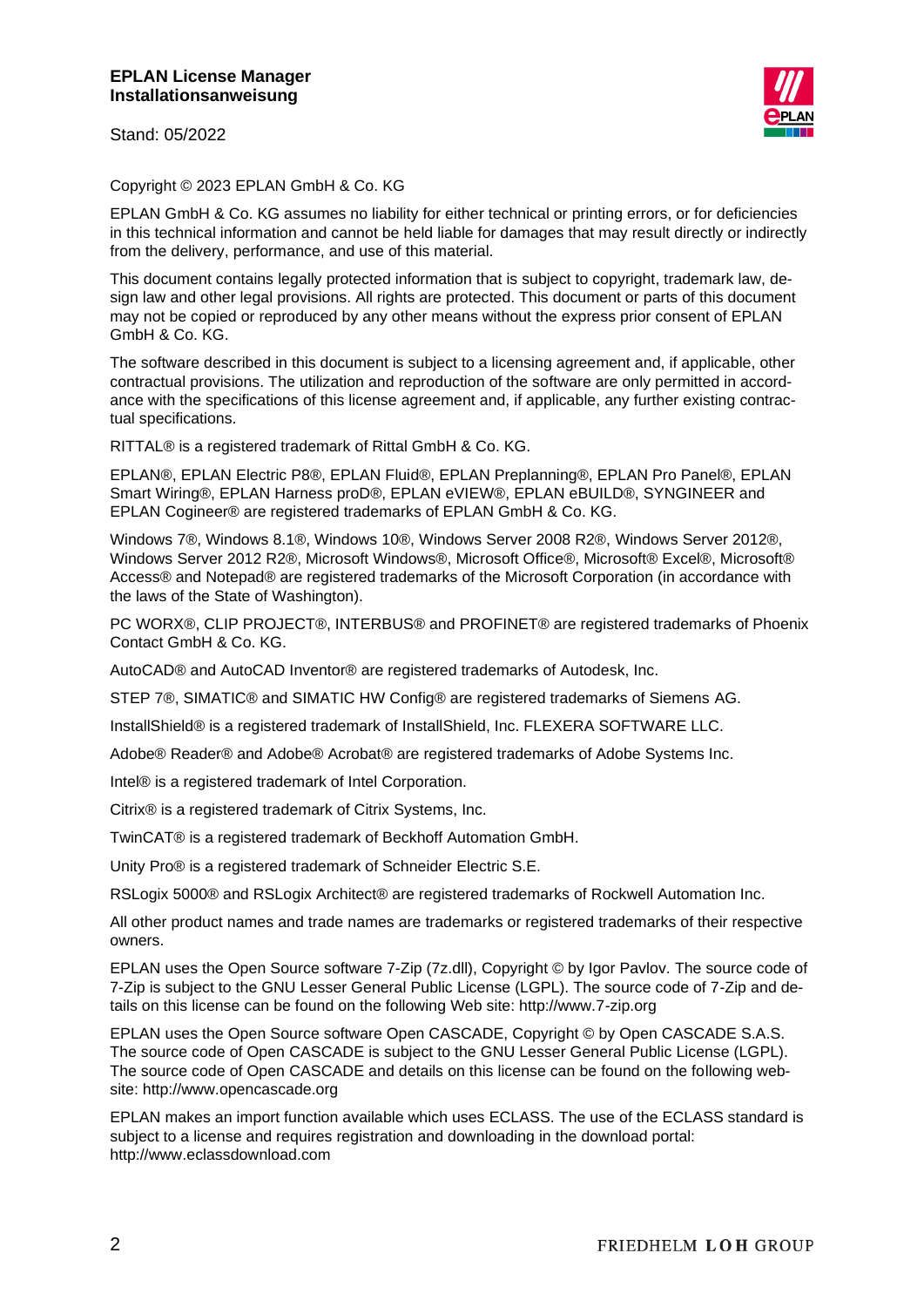

EPLAN uses the dotNetRDF © library: http://www.dotnetrdf.org, Copyright (c) 2009-2013 dotNetRDF Project (dotnetrdf-develop@lists.sf.net). The source code is subject to the MIT license: https://opensource.org/licenses/MIT

EPLAN uses Google Chromium ©. https://www.chromium.org, Copyright © 2015 The Chromium Authors. The source code is subject to the BSD license.

EPLAN uses the Chromium Embedded Framework ©. https://bitbucket.org/chromiumembedded/cef, Copyright © 2008-2020 Marshall A. Greenblatt. Portions Copyright © 2006-2009 Google Inc. The source code is subject to the BSD license.

EPLAN uses CEFSharp ©. https://cefsharp.github.io, Copyright © The CefSharp Authors. The source code is subject to the BSD license.

EPLAN uses Microsoft Unity ©. https://github.com/unitycontainer/unity, Copyright © Microsoft. The source code is subject to the Apache license, Version 2.0.

This application incorporates Open Design Alliance software pursuant to a license agreement with Open Design Alliance. Open Design Alliance Copyright © 2002–2020 by Open Design Alliance. All rights reserved.

EPLAN uses the PDFlib library, Version 9.2.0, Copyright © by PDFlib GmbH. Copyright reserved.

EPLAN uses the PLOP library, Version 5.3p1, Copyright © by PDFlib GmbH. All rights reserved.

The license management portion of this Licensee Application is based upon one or more of the following copyrights: Sentinel® RMS, © 2005 SafeNet, Inc., all rights reserved, and Sentinel® EMS, © 2009 SafeNet, Inc., all rights reserved. Sentinel® is a registered trademark of SafeNet, Inc.

EPLAN uses the the Open Source software QR Code generator library. https://www.nayuki.io/page/qrcode-generator-library, Copyright © by Project Nayuki. The source code is subject to the MIT License.

The complete license texts for the Open Source licenses mentioned above are available in the following file (for on-premises programs): <Installation directory>\bin\License.txt

The complete license texts for ePULSE applications and services are available at the following link: https://goto.epulse.com/ePULSELicTxt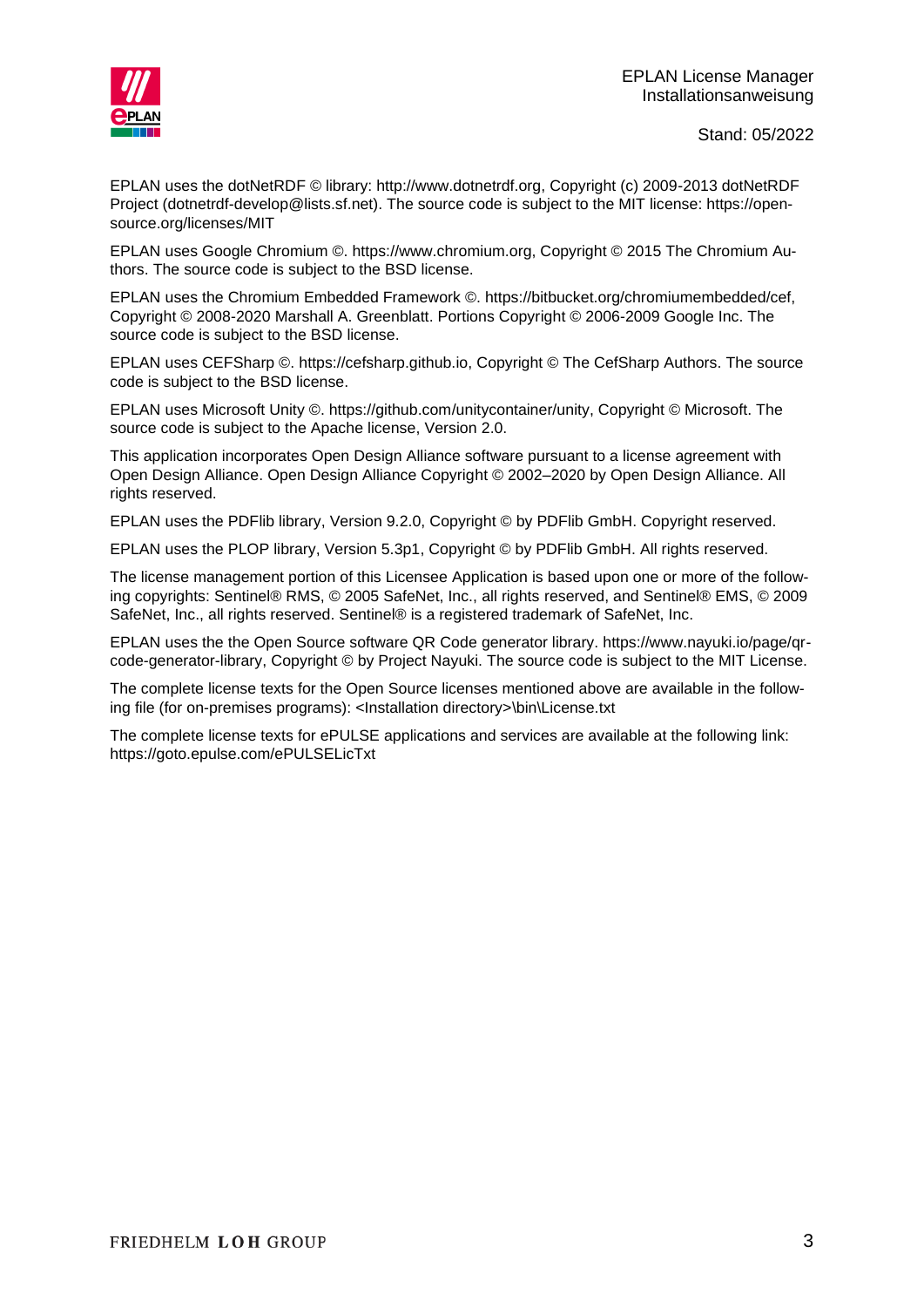

# **Inhaltsverzeichnis**

| Bereits vorhandenen EPLAN License Manager aktualisieren  13      |
|------------------------------------------------------------------|
| Prüfung der vorhandenen EPLAN License Manager-Installation 13    |
| Sind aktuell Lizenzen vom EPLAN License Manager ausgeliehen?  13 |
| Lizenz Reduzierung im Bereich "Release-Freischaltung"  13        |
| Lizenz Reduzierung im Bereich von Elementen und Modulen 14       |
|                                                                  |
|                                                                  |
|                                                                  |
| Update des EPLAN License Managers 2022.0.3 15                    |
|                                                                  |
| Neue Systeme und Elemente in der Freischaltung des EPLAN         |
| Update des primären und sekundären EPLAN License Managers        |
|                                                                  |
|                                                                  |
| <b>Sicherheitsupdate Windows DCOM Server Security Feature</b>    |
| Einstellung der DCOM-Schnittstelle für den EPLAN License         |
| EPLAN License Manager Monitor installieren  25                   |
|                                                                  |
|                                                                  |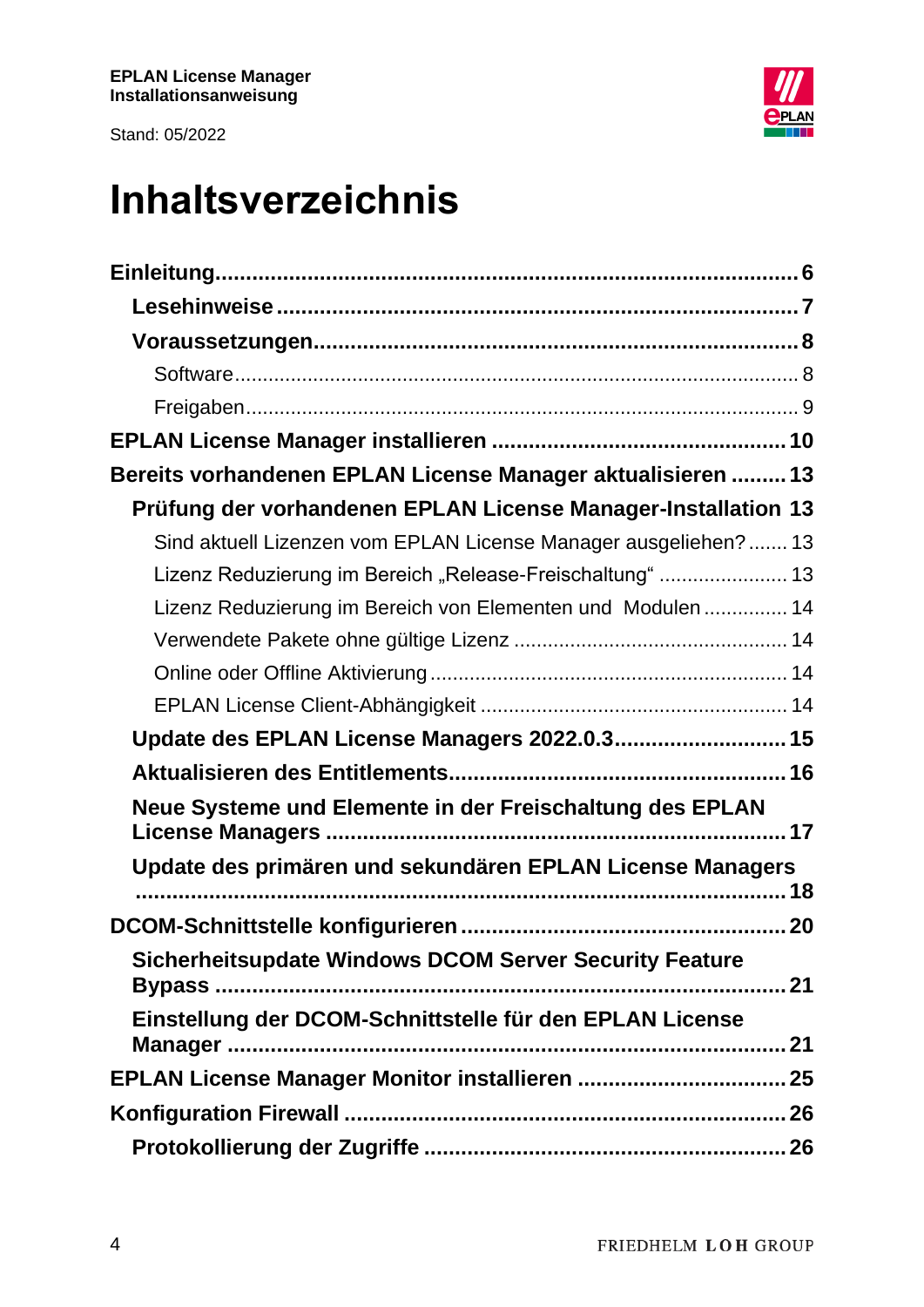

Stand: 05/2022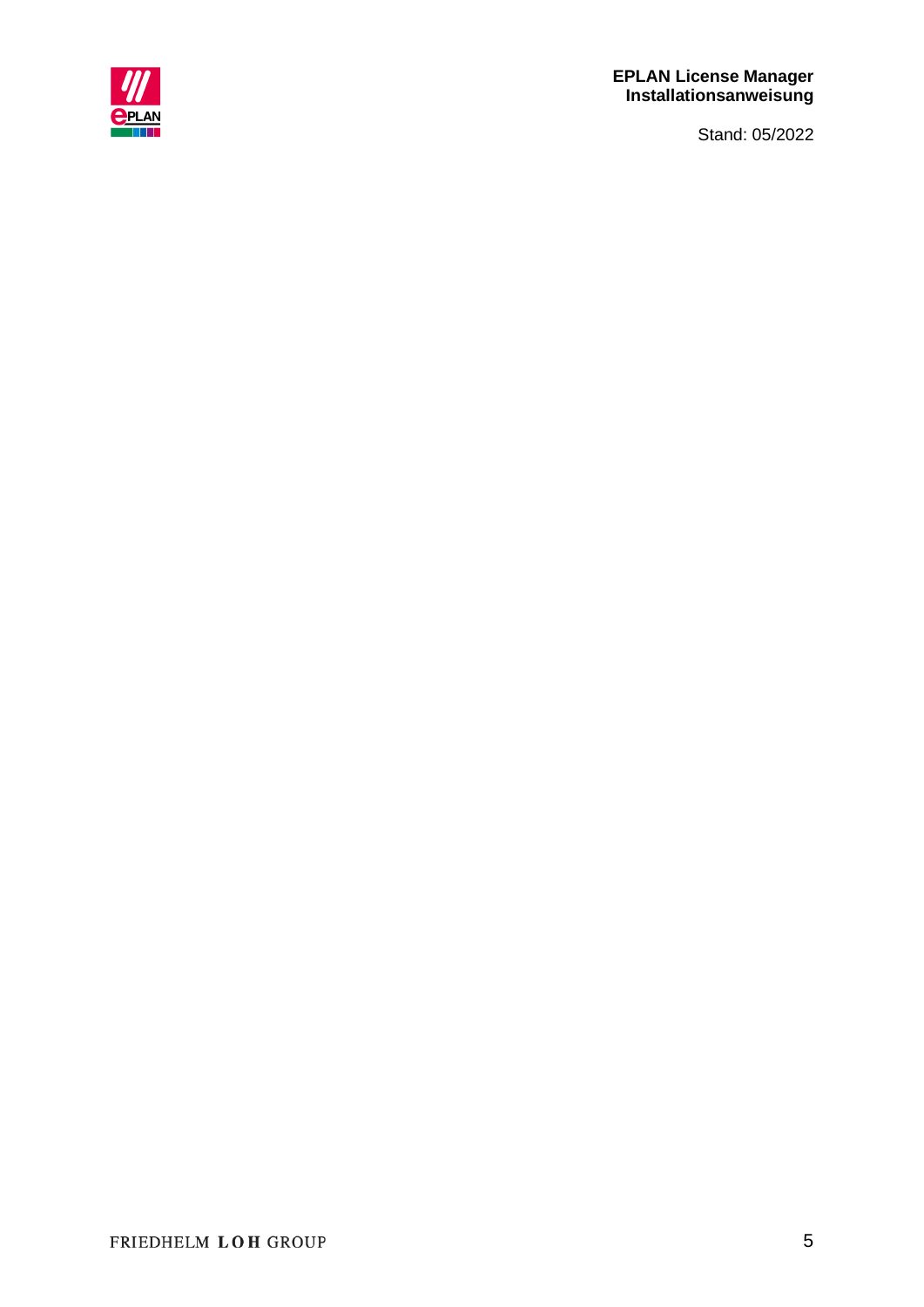

# <span id="page-5-0"></span>**Einleitung**

Sehr geehrte Anwenderin, sehr geehrter Anwender,

das Team von EPLAN GmbH & Co. KG freut sich, Sie als Anwender begrüßen zu können.

Dieses Dokument beschreibt die Installation des EPLAN License Managers (ELM). Mit Hilfe dieser Anwendung können Sie die Lizenzen von EPLAN Produkten in einem Netzwerk verwalten. Dabei erfolgt die Kommunikation zwischen Server und Client-Rechner über den Dienst "Remote Dongle Service", der bei der Installation des EPLAN License Managers als Dienst eingerichtet und automatisch gestartet wird.

Außerdem beschreibt dieses Dokument auch die Installation des EPLAN License Manager Monitors. Mit Hilfe dieses Werkzeugs können Sie sich den Lizenzstatus auf einem EPLAN License Manager anzeigen lassen.

Setzen Sie den EPLAN License Manager für die Lizenzierung von EPLAN Produkten ein, ist es *zwingend erforderlich*, die Lizenzierung auf jedem angeschlossenen Client-Rechner zu aktualisieren.

Diese Anleitung wendet sich an Administratorinnen und Administratoren, die EPLAN bereits kennen und über tiefergehende Programm- und Systemkenntnisse verfügen.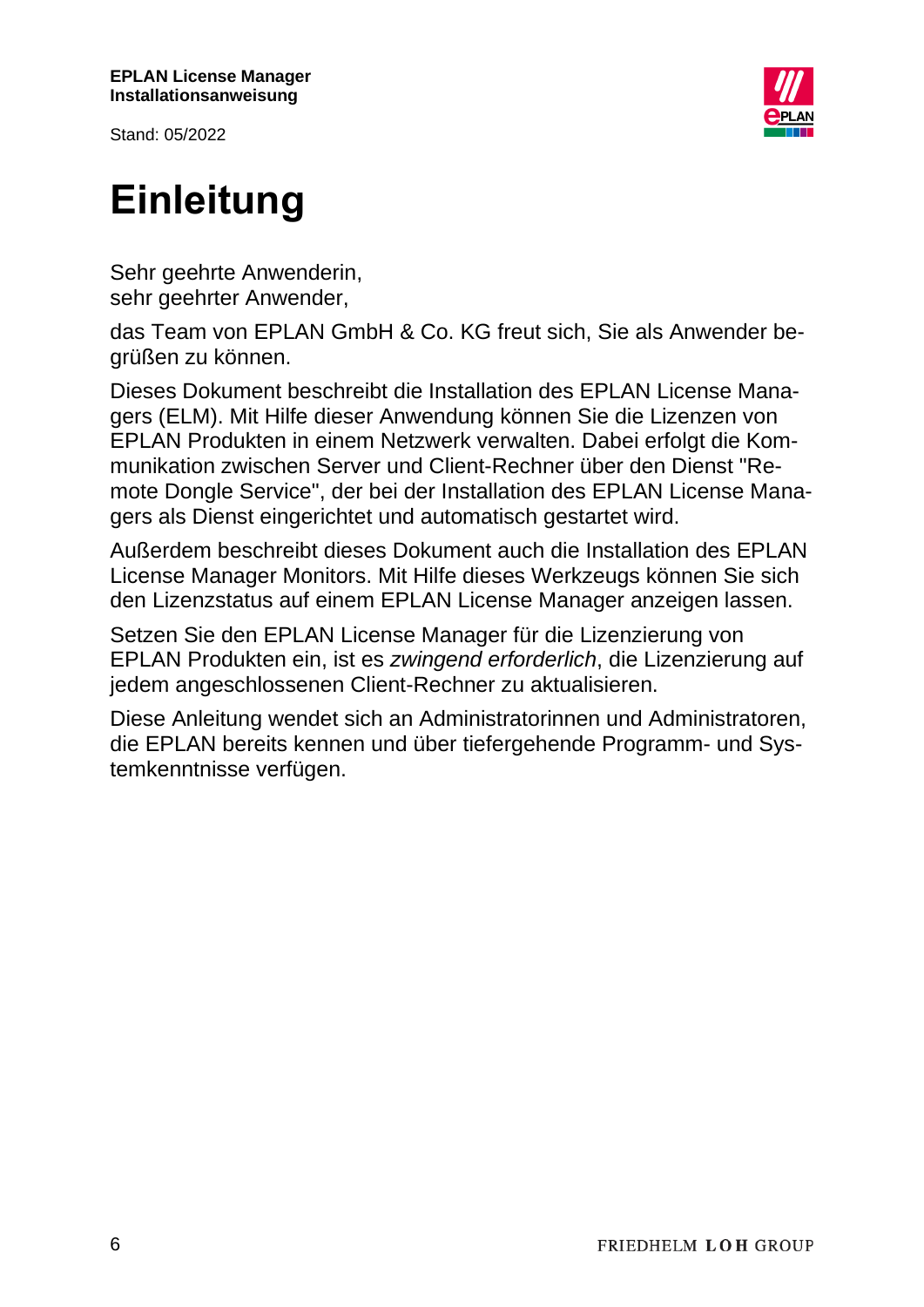

## <span id="page-6-0"></span>**Lesehinweise**

Bevor Sie mit der Lektüre beginnen, beachten Sie bitte folgende Symbole und Schreibweisen, die in diesem Dokument verwendet werden:

## **A** Achtung:

Texte, die durch diese Grafik eingeleitet werden, sind Warnhinweise. Sie sollten diese Hinweise unbedingt lesen, bevor Sie die Bearbeitung fortsetzen!

### **Hinweis:**

Texte, die durch diese Grafik eingeleitet werden, enthalten zusätzliche Hinweise.

## *<u>D* Tipp:</u>

Hinter dieser Grafik finden Sie nützliche Tipps, die Ihnen den Umgang mit dem Programm erleichtern.

#### V **Beispiel:**

Beispiele werden durch diese Grafik eingeleitet.

- Elemente der Benutzeroberfläche sind **fett** gekennzeichnet und dadurch sofort im Text zu finden.
- *Kursiv* hervorgehobene Texte sagen Ihnen, was besonders wichtig ist und worauf Sie unbedingt achten sollten.
- Codebeispiele, Verzeichnisnamen, Direkteingaben u.ä. werden in einer nichtproportionalen Schrift dargestellt.
- Funktionstasten, Tasten der Tastatur sowie Schaltflächen innerhalb des Programms werden in eckigen Klammern dargestellt (wie beispielsweise **[F1]** für die Funktionstaste "F1").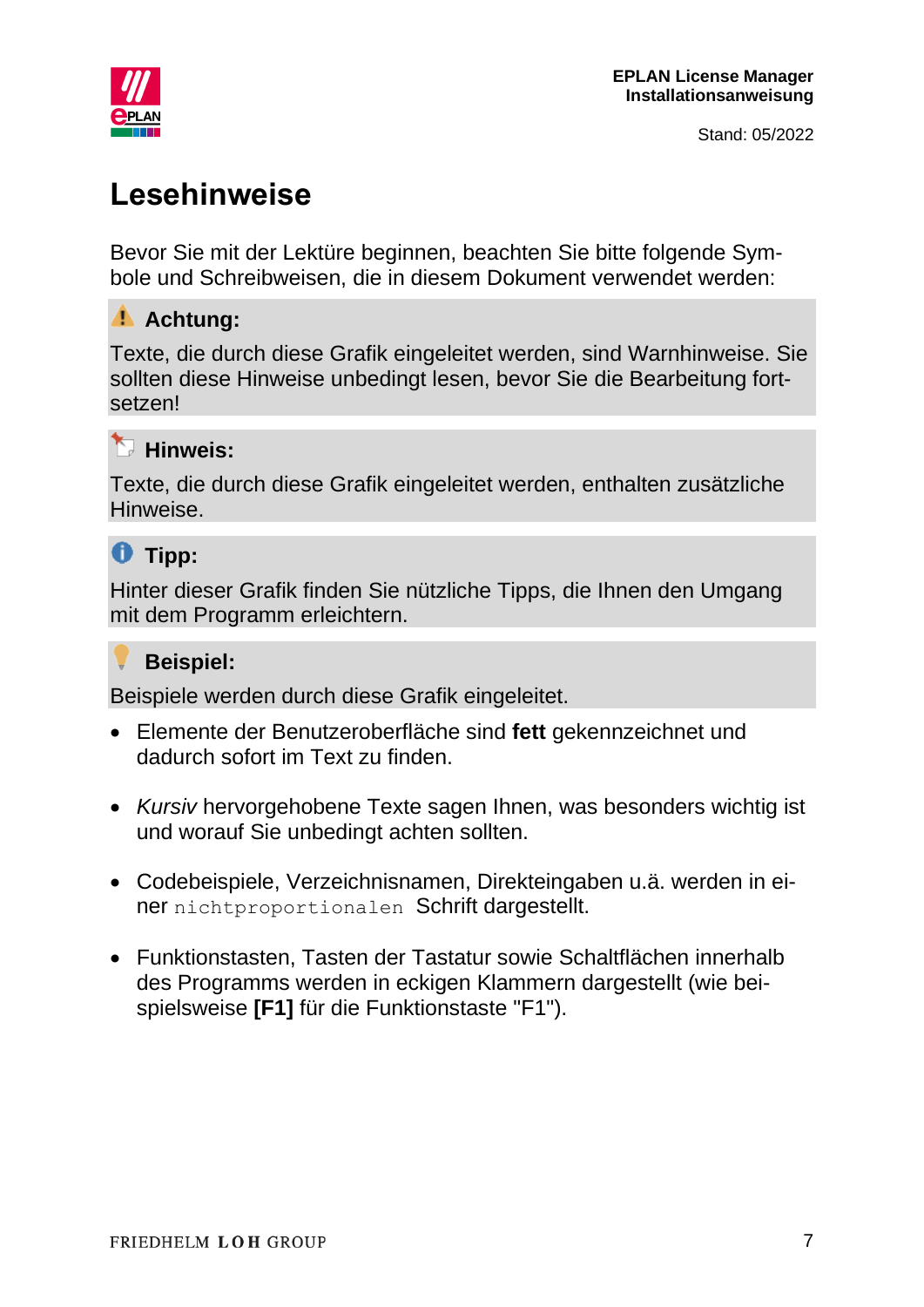

- Um den Lesefluss zu verbessern, verwenden wir in diesem Dokument häufig einen sogenannten "Menüpfad" (z.B. **Start > Ausführen**). Die im Menüpfad aufgeführten Menüs und Optionen müssen in der angegebenen Reihenfolge ausgewählt werden, um eine bestimmte Programmfunktion aufzufinden.
- In den Handlungsanweisungen, die Sie Schritt für Schritt zu einem bestimmten Ziel führen, finden Sie an vielen Stellen hinter dem nach rechts zeigenden Pfeil-Symbol  $\Rightarrow$  die Reaktion des Programms auf Ihre Aktion.
- Im Zusammenhang mit Einstellungen oder Feldern (z.B. Kontrollkästchen), die nur ein- oder ausgeschaltet werden können, verwenden wir in diesem Dokument häufig die Begriffe "aktivieren" (Einstellung danach aktiv  $\blacksquare$ ) und "deaktivieren" (Einstellung danach inaktiv  $\blacksquare$ ).

## <span id="page-7-0"></span>**Voraussetzungen**

Die Lauffähigkeit des EPLAN License Managers setzt die folgenden Bedingungen voraus:

## <span id="page-7-1"></span>**Software**

Folgende Softwarevoraussetzungen müssen erfüllt sein:

- Es muss ein Betriebssystem installiert sein, für das der EPLAN License Manager freigegeben ist (siehe auch den folgenden Abschnitt "Freigaben").
- Es wird dabei vorausgesetzt, dass sich die Computersysteme auf dem neuesten Stand der verfügbaren Sicherheitsupdates befinden.
- Die Installation muss unter einem Benutzerkonto mit Administratoräquivalenten Rechten erfolgen.
- Falls die Lizenz einen Dongle enthält, muss dieser an den Computer angeschlossen sein, auf dem der EPLAN License Manager installiert werden soll.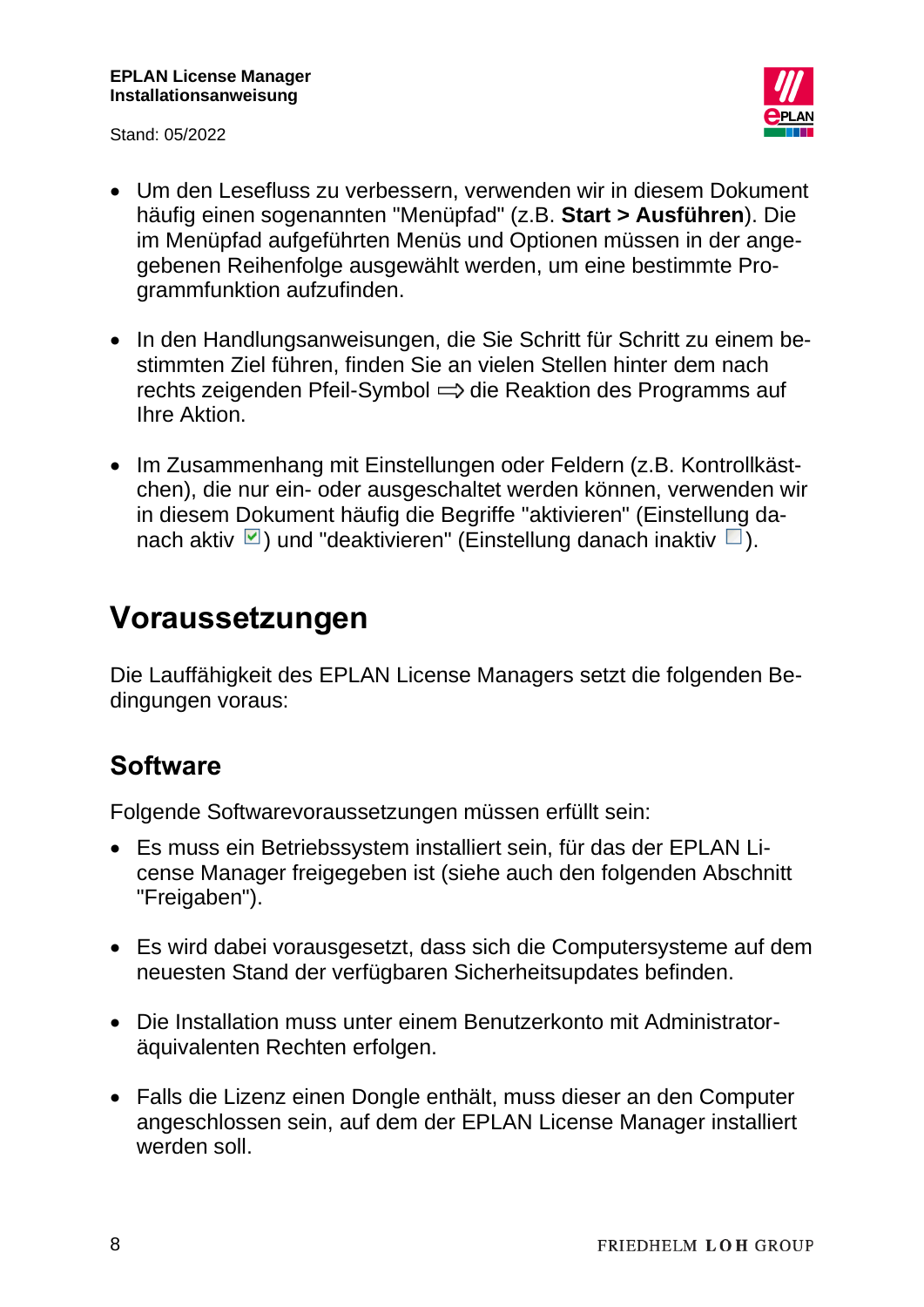

## **Hinweis:**

Schriftzeichen, die nicht im lateinischen Alphabet vorkommen, werden vom EPLAN License Manager nicht unterstützt (z.B. chinesische, kyrillische Schriftzeichen etc.). Wenn Sie den EPLAN License Manager einsetzen wollen, dürfen Sie für die Benutzer- und Computernamen in ihrem Netzwerk nur Zeichen im ASCII-Format verwenden.

Bitte informieren Sie sich vor der Installation von EPLAN Produkten über die Hardware-Voraussetzungen und die Software-Freigaben der EPLAN Plattform. Sie finden diese Informationen in den EPLAN Leistungsbeschreibungen der jeweiligen Produkte.

## <span id="page-8-0"></span>**Freigaben**

Die Freigabe orientiert sich an der EPLAN Platform.

[https://www.eplan.help/de-de/Infoportal/Content/htm/portal\\_software\\_ap](https://www.eplan.help/de-de/Infoportal/Content/htm/portal_software_approvals.htm)[provals.htm](https://www.eplan.help/de-de/Infoportal/Content/htm/portal_software_approvals.htm)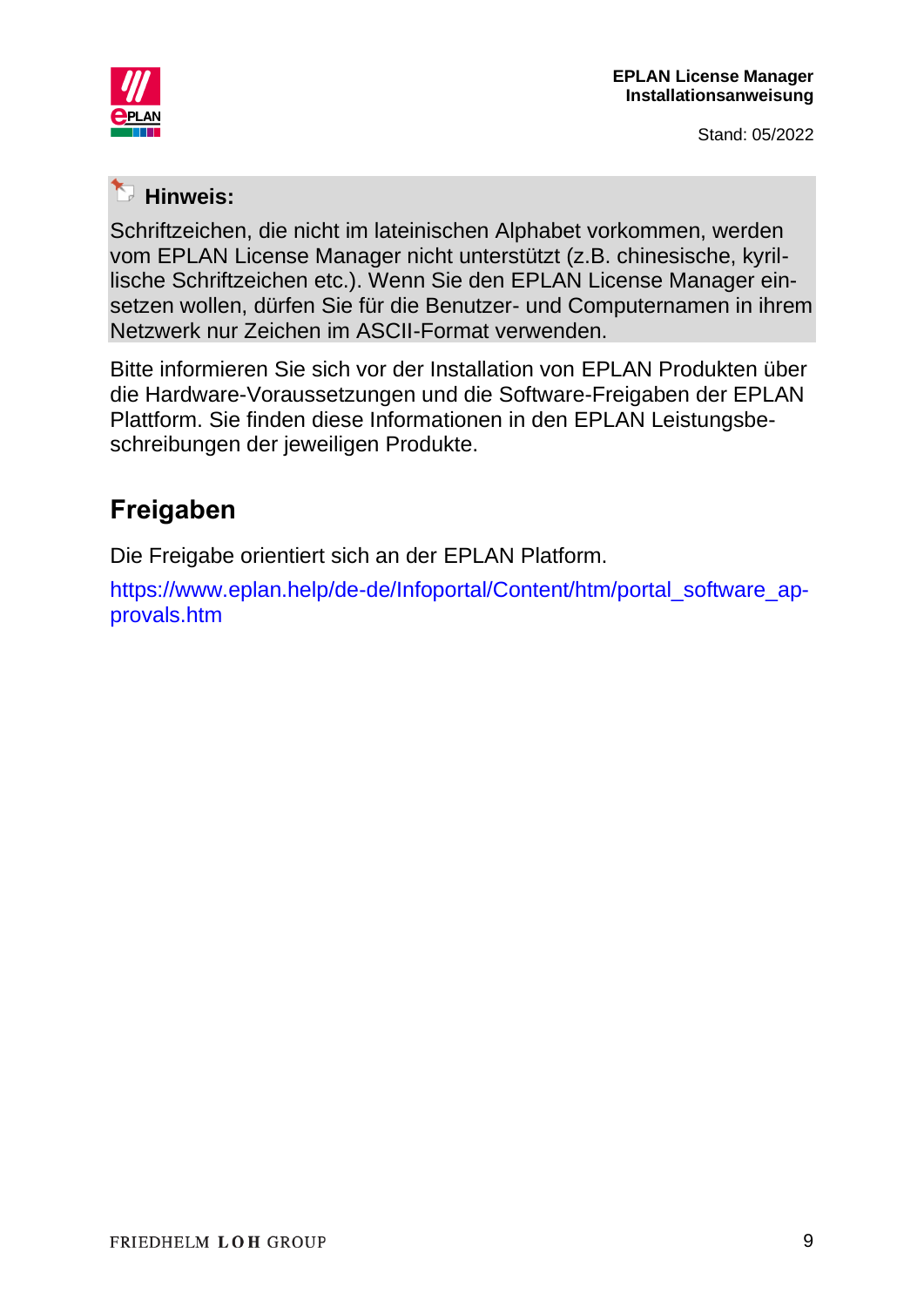

# <span id="page-9-0"></span>**EPLAN License Manager installieren**

Bei Kunden die bereits den EPLAN License Manager einsetzen, müssen Sie den vorhandenen Dongle an Ihr System anschließen. Bei Neu-Kunden wird kein Dongle mehr benötigt.

#### **Hinweis:**

Wenn Ihr Computer mit dem Internet verbunden ist, wird der Dongle-Treiber automatisch von der Windows-Update-Seite installiert. Falls der Computer nicht mit dem Internet verbunden ist, finden Sie den Dongle-Treiber in der ZIP Datei im Verzeichnis ELM\Services\Drivers. Starten Sie hier die Datei HASPUserSetup.exe.

Die Installation erfolgt immer in englischer Sprache.

- 1. Wechseln Sie in einem der EPLAN Plattform-Produkte in das Verzeichnis ELM. Alternativ können Sie den EPLAN License Manager herunterladen. Die neuste Version finden Sie in unserem Support-Bereich unserer Webseite unter [https://www.eplan.de/services/down](https://www.eplan.de/services/downloads/)[loads/](https://www.eplan.de/services/downloads/)
- 2. Offnen Sie das Verzeichnis ELM\License Manager, und doppelklicken Sie auf die Datei setup.exe.
- 3. Beantworten Sie die nachfolgende Sicherheitsabfrage mit **[Ja]**.
- 4. Klicken Sie im Folgedialog auf **[Install]**.
- $\Rightarrow$  Der Installationsassistent für den EPLAN License Manager wird geöffnet.
- 5. In den nachfolgenden Dialogen des Installationsassistenten bestätigen Sie anschließend u.a. die Lizenzbedingungen.
- 6. Klicken Sie ein weiteres Mal auf **[Install]**, um mit der eigentlichen Installation zu beginnen.
- Während der Installation wird der Dialog **License Manager - Configurator auswählen** geöffnet.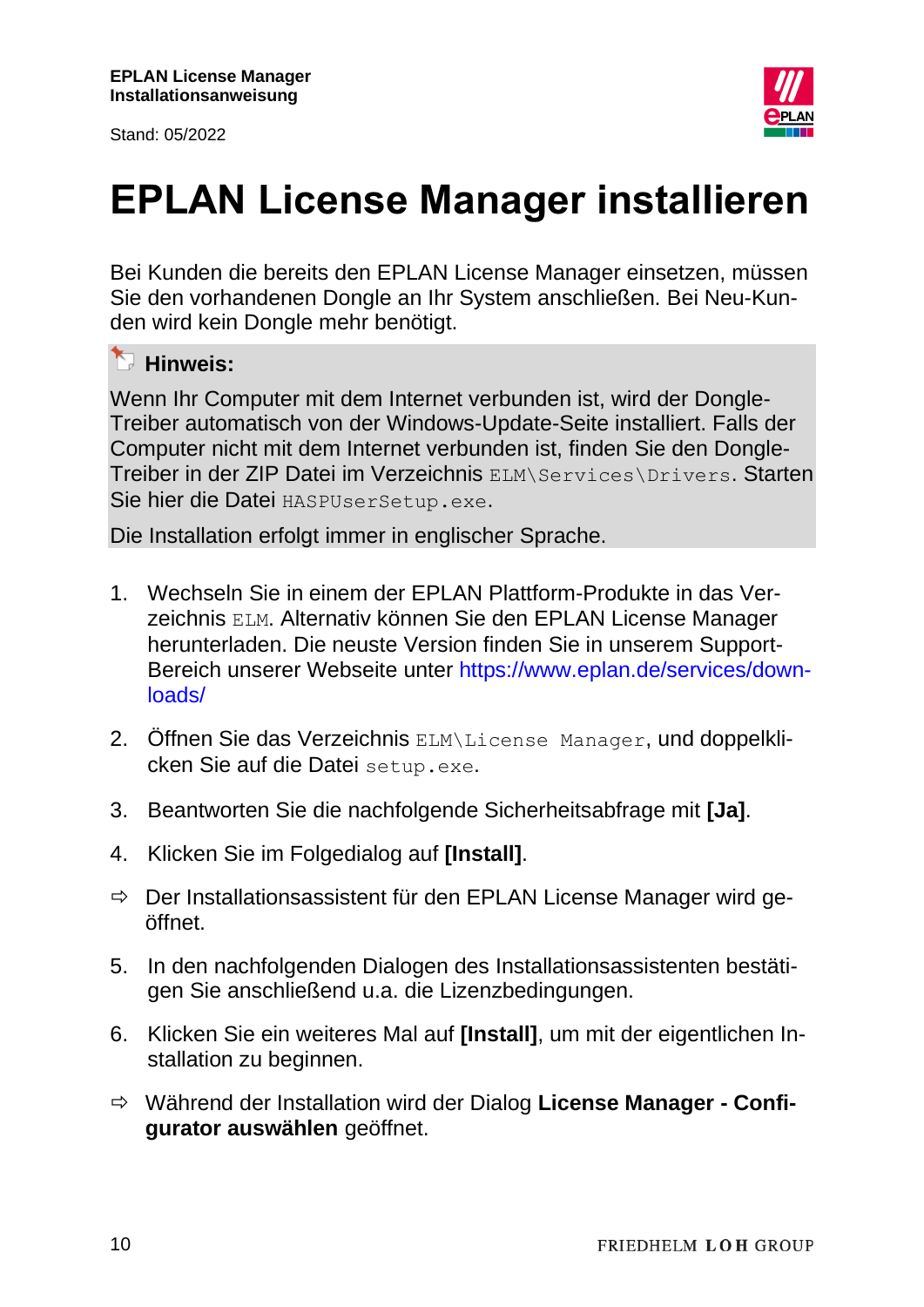

7. Wählen Sie hier den Betriebsmodus Ihres EPLAN License Managers aus.

## **Achtung:**

Beachten Sie, dass bei dem ersten EPLAN License Manager in Ihrer Systemumgebung die Option **Primärer License Manager** ausgewählt werden muss. Die Option **Standby License Manager** darf nur dann verwendet werden, wenn Ihr Freischaltcode die Funktionalität **Ausfallsicherung** beinhaltet.

- Der Dialog **Primärer License Manager - Configurator** wird geöffnet. Hier haben Sie die Möglichkeit, Ihre Lizenzdaten über das mitgelieferte Entitlement freizuschalten.
- 8. Geben Sie im Feld **EID** Ihre Entitlement-Nummer ein, und klicken Sie auf **[Online aktivieren]**.

## **Hinweise:**

Sie müssen über eine aktive Internet-Verbindung verfügen, um Ihre Lizenz freizuschalten. Alternativ kann eine Aktivierung auch Offline unter [https://www.eplan.help/de-de/Infoportal/Con](https://www.eplan.help/de-de/Infoportal/Content/misc/EPLAN_License/Content/htm/License_rehost.htm)[tent/misc/EPLAN\\_License/Content/htm/License\\_rehost.htm](https://www.eplan.help/de-de/Infoportal/Content/misc/EPLAN_License/Content/htm/License_rehost.htm) vorgenommen werden.

Über die Schaltfläche **[Einstellungen]** ist es möglich, Ihre Proxy-Verbindung einzugeben.

 Im Dialog **Lizenz aktivieren** wird der Inhalt Ihres Lizenzumfangs angezeigt.

Klicken Sie auf **[Aktivieren]**.

Nach Erfolgreicher Aktivierung wird Ihnen folgende Meldung angezeigt: "Die Lizenzen Ihres Entitlements wurde auf Ihrem Rechner erfolgreich aktiviert."

## **Hinweis:**

Die Dauer der Online-Aktivierung ist abhängig vom Umfang Ihrer Lizenz. Möglicher Weise kann dies etwas Zeit beanspruchen.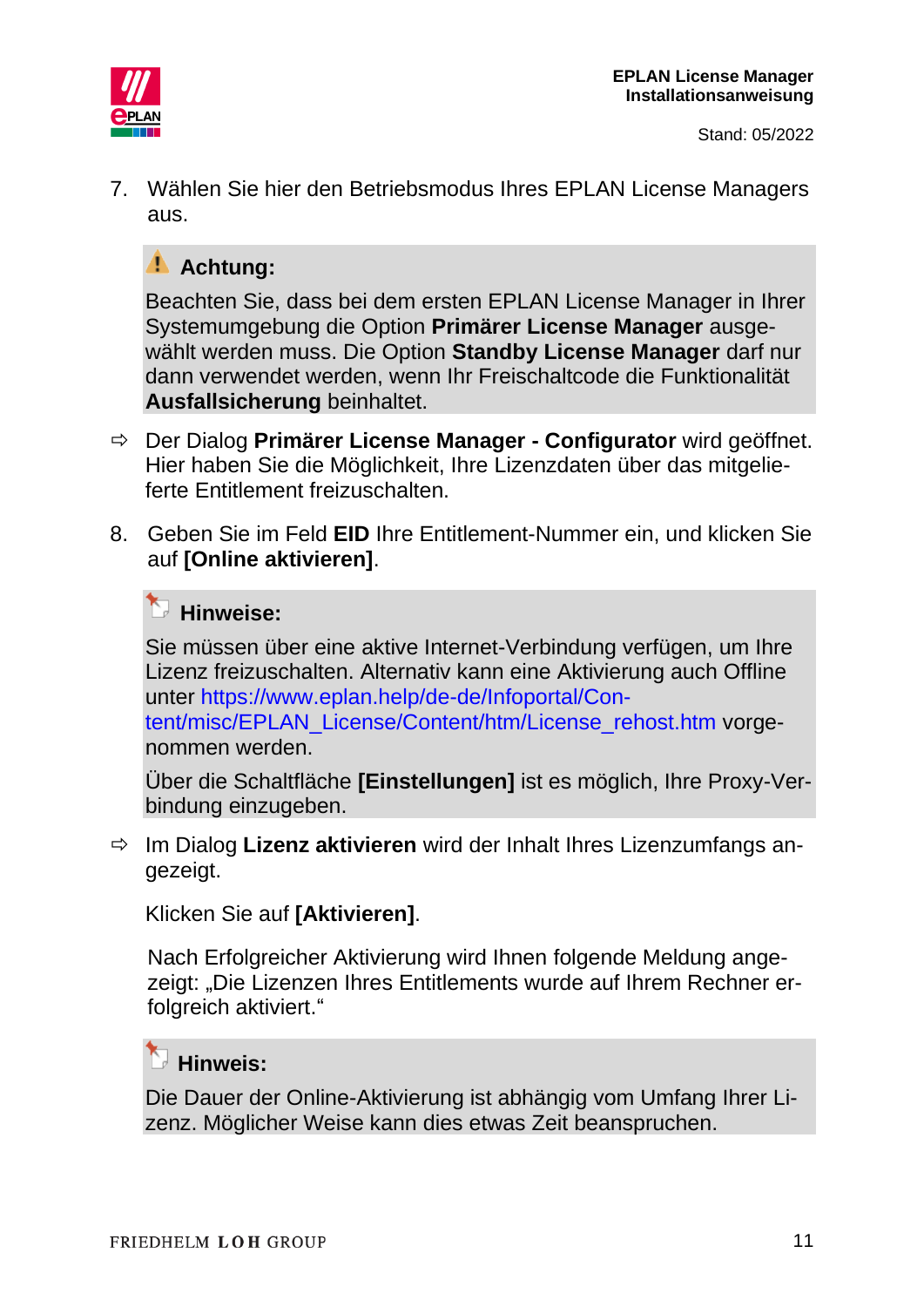Stand: 05/2022



9. Klicken Sie auf **[Schließen]**, um den Dialog zu beenden.

Im Abschnitt "DCOM-Schnittstelle konfigurieren" auf Seite 20 erfahren Sie, wie Sie die DCOM-Schnittstelle für den Betrieb des EPLAN License Managers einrichten.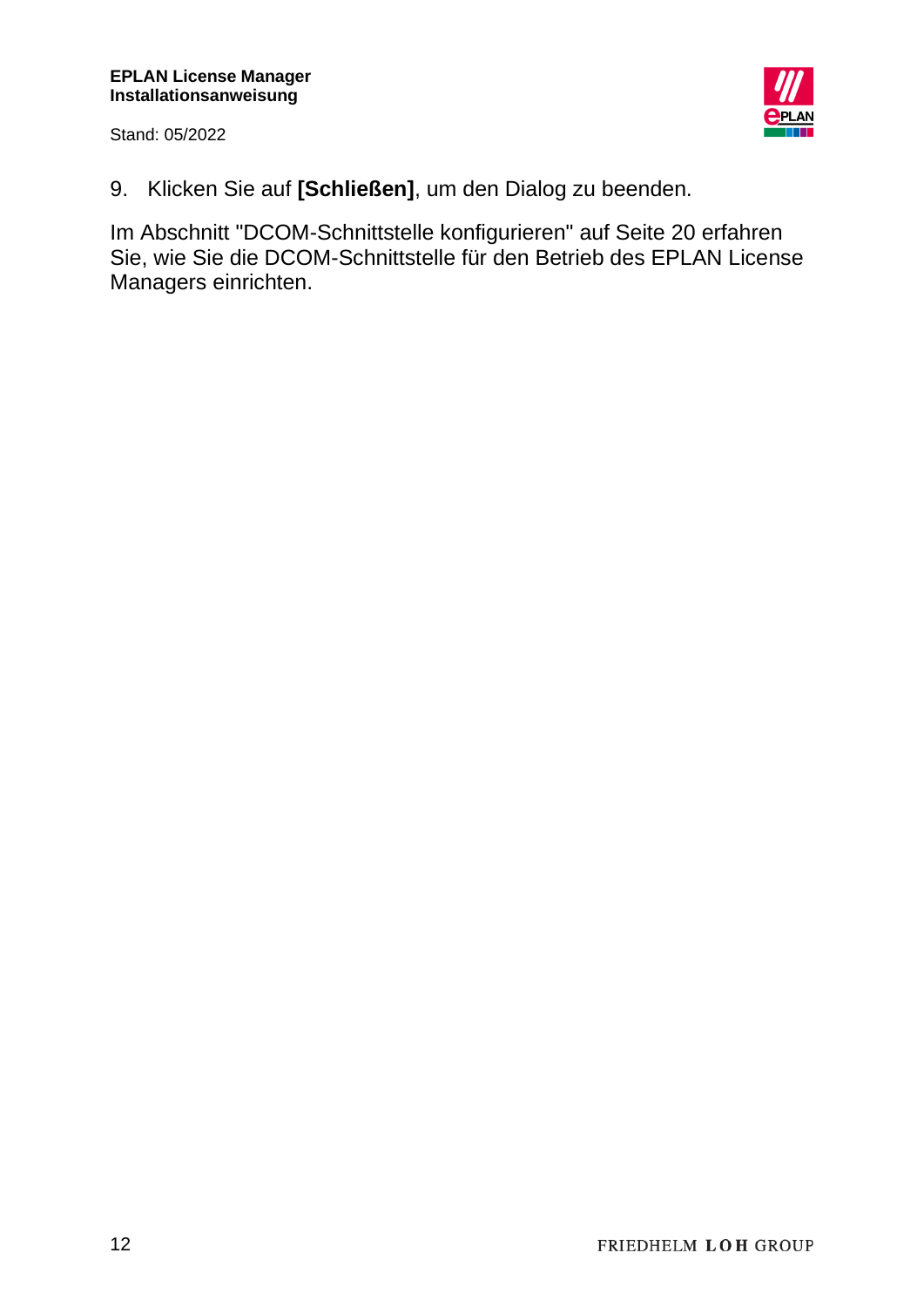

# <span id="page-12-0"></span>**Bereits vorhandenen EPLAN License Manager aktualisieren**

Auf einem Computer kann nur *ein* EPLAN License Manager betrieben werden.

## <span id="page-12-1"></span>**Prüfung der vorhandenen EPLAN License Manager-Installation**

## **Achtung:**

Bevor Sie mit dem Update beginnen, prüfen Sie bitte das System, auf dem der EPLAN License Manager installiert ist und die EPLAN Client-Systeme bezüglich folgender Informationen:

## <span id="page-12-2"></span>**Sind aktuell Lizenzen vom EPLAN License Manager ausgeliehen?**

Falls Sie Lizenzen vom zu aktualisierenden EPLAN License Manager ausgeliehen haben, *müssen* Sie diese *vor der Aktualisierung* zurückgeben.

## <span id="page-12-3"></span>Lizenz Reduzierung im Bereich "Release-Freischal**tung"**

Die Lizenz kann weiterhin aktiviert werden, wenn eine Reduktion im Release-Bereich stattfindet. Dies bedeutet, das z.B. die Release-Version EPLAN Electric P8 2.5 nicht mehr in Ihrer Lizenz verfügbar ist. Die Aktivierung ist weithin möglich.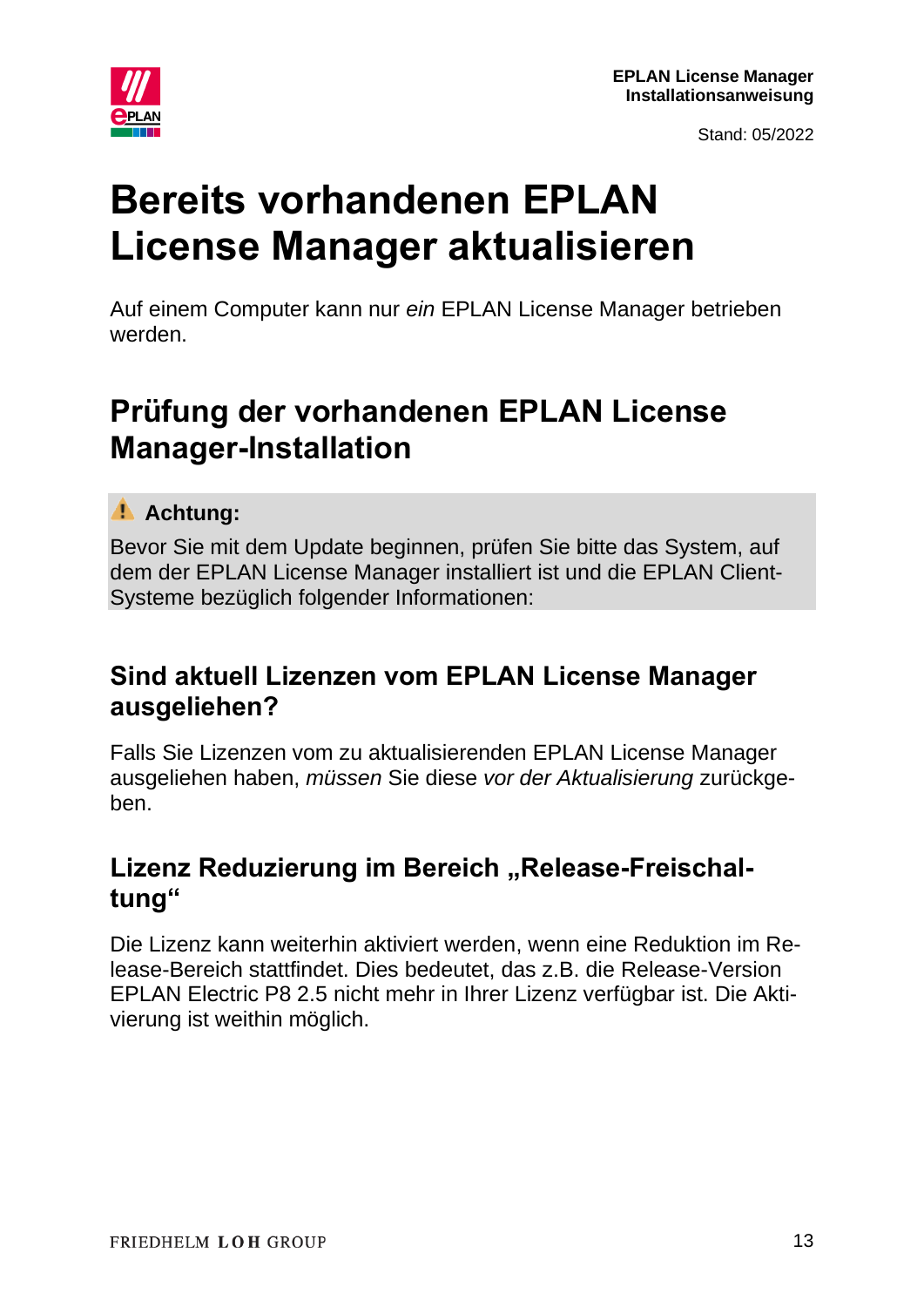

## <span id="page-13-0"></span>**Lizenz Reduzierung im Bereich von Elementen und Modulen**

Wird die Lizenz im Bereich Elemente und Module reduziert z.B. bei Elements: Data Portal ist eine Aktivierung ohne vorherige Anpassung der Paket und Rückgabe von ausgliehenen Lizenzen nicht möglich.

## <span id="page-13-1"></span>**Verwendete Pakete ohne gültige Lizenz**

Verwendete Pakete ohne gültige Lizenz werden als fehlerhaft dargestellt. Erst nach der Aktivierung der Pakete werden diese wieder richtig dargestellt. Bei veränderten Systemen, Elementen und Modulen müssen diese angepasst werden.

## <span id="page-13-2"></span>**Online oder Offline Aktivierung**

Sie müssen über eine aktive Internet-Verbindung verfügen, um Ihre Lizenz freizuschalten. Alternativ dazu kann eine Aktivierung auch offline unter [https://www.eplan.help/de-de/Infoportal/Con](https://www.eplan.help/de-de/Infoportal/Content/misc/EPLAN_License/Content/htm/License_rehost.htm)[tent/misc/EPLAN\\_License/Content/htm/License\\_rehost.htm](https://www.eplan.help/de-de/Infoportal/Content/misc/EPLAN_License/Content/htm/License_rehost.htm) vorgenommen werden.

## <span id="page-13-3"></span>**EPLAN License Client-Abhängigkeit**

Der EPLAN License Client sollte immer in derselben Version des EPLAN License Managers installiert sein. Überprüfen Sie dies auf den Client-Systemen über die Funktionalität **Programme und Features** des Betriebssystems. Hier können Sie die installierte Version des EPLAN License Clients erkennen.

Verwendet ein EPLAN-System eine ältere als die geforderte Version, aktualisieren Sie zuerst den License Client des betroffenen Systems auf den neuesten Stand. Bitte beachten Sie die Informationen zu den Softwarefreigaben der Betriebssyteme auf unserer Webseite unter: [https://www.eplan.help/de-de/Infoportal/Content/htm/portal\\_software\\_ap](https://www.eplan.help/de-de/Infoportal/Content/htm/portal_software_approvals.htm)[provals.htm](https://www.eplan.help/de-de/Infoportal/Content/htm/portal_software_approvals.htm)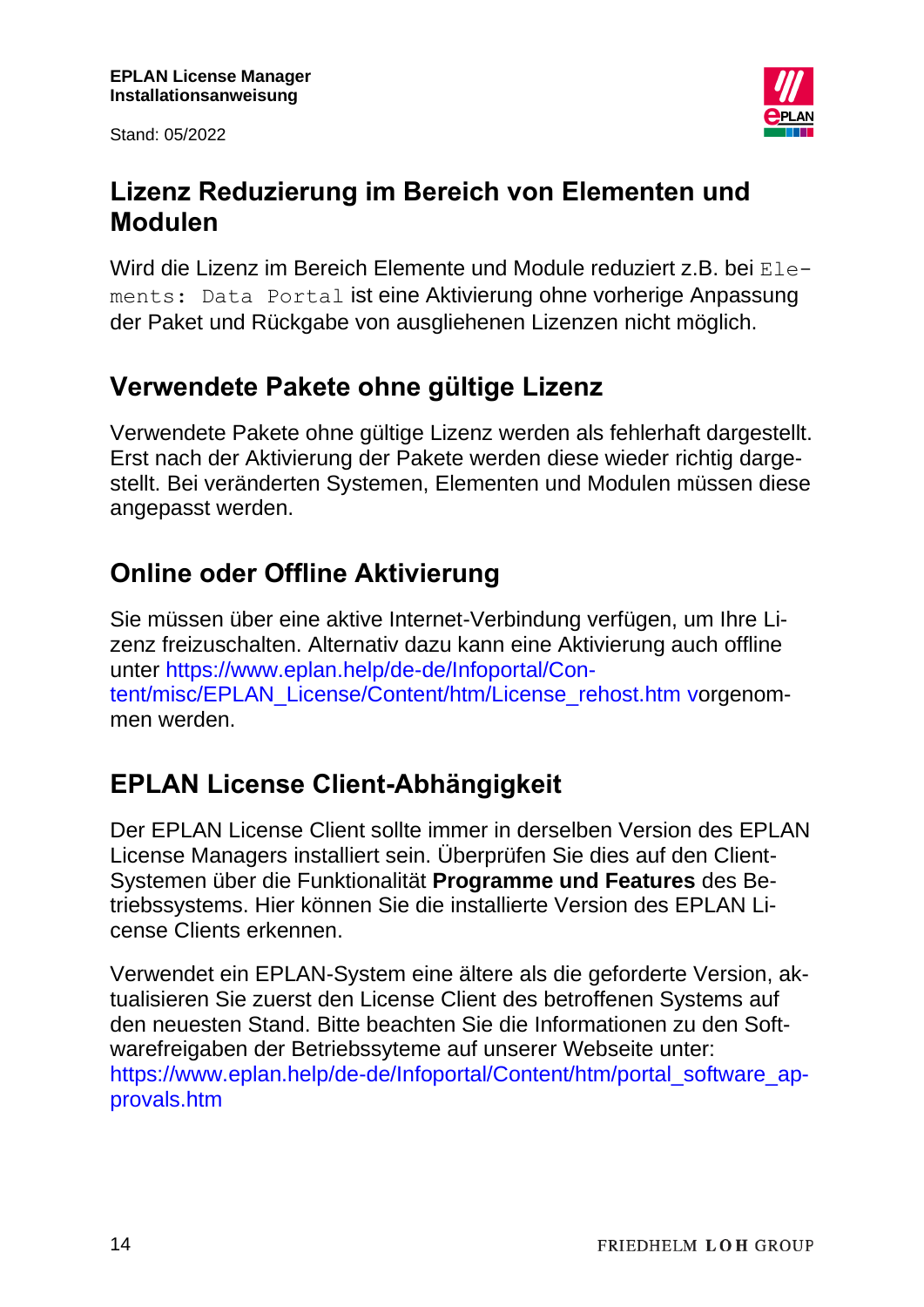

## <span id="page-14-0"></span>**Update des EPLAN License Managers 2022.0.3**

Um von der Version 7.1.9 auf den neuen EPLAN License Manager 2022.0.3 zu wechseln, müssen Sie nur die Installation der neuen Version ausführen. Die ältere Version wird dann automatisch deinstalliert.

Das reine Update der ELM-Software sollte etwa 10 Minuten dauern, bei problemlosem Ablauf des Software-Updates wird es weniger Zeit benötigen. Umfangreicher können die spätere Aktivierung der Lizenz und das Erstellen oder Anpassen von Paketen sein. Dies ist bei der Zeitplanung zu berücksichtigen.

Wechseln Sie in einem der EPLAN Plattform-Produkte in das Verzeichnis ELM. Alternativ können Sie den EPLAN License Manager herunterladen. Die neuste Version finden Sie auf der Webseite unseres Supports unter folgendem Link: <https://www.eplan.de/services/downloads/>

- 1. Öffnen Sie das Verzeichnis ELM\License Manager, und doppelklicken Sie auf die Datei setup.exe.
- $\Rightarrow$  Ihre Einstellungen im Bereich "DCOM" und "Dienste" werden durch das Ausführen der Datei setup.exe automatisch übernommen.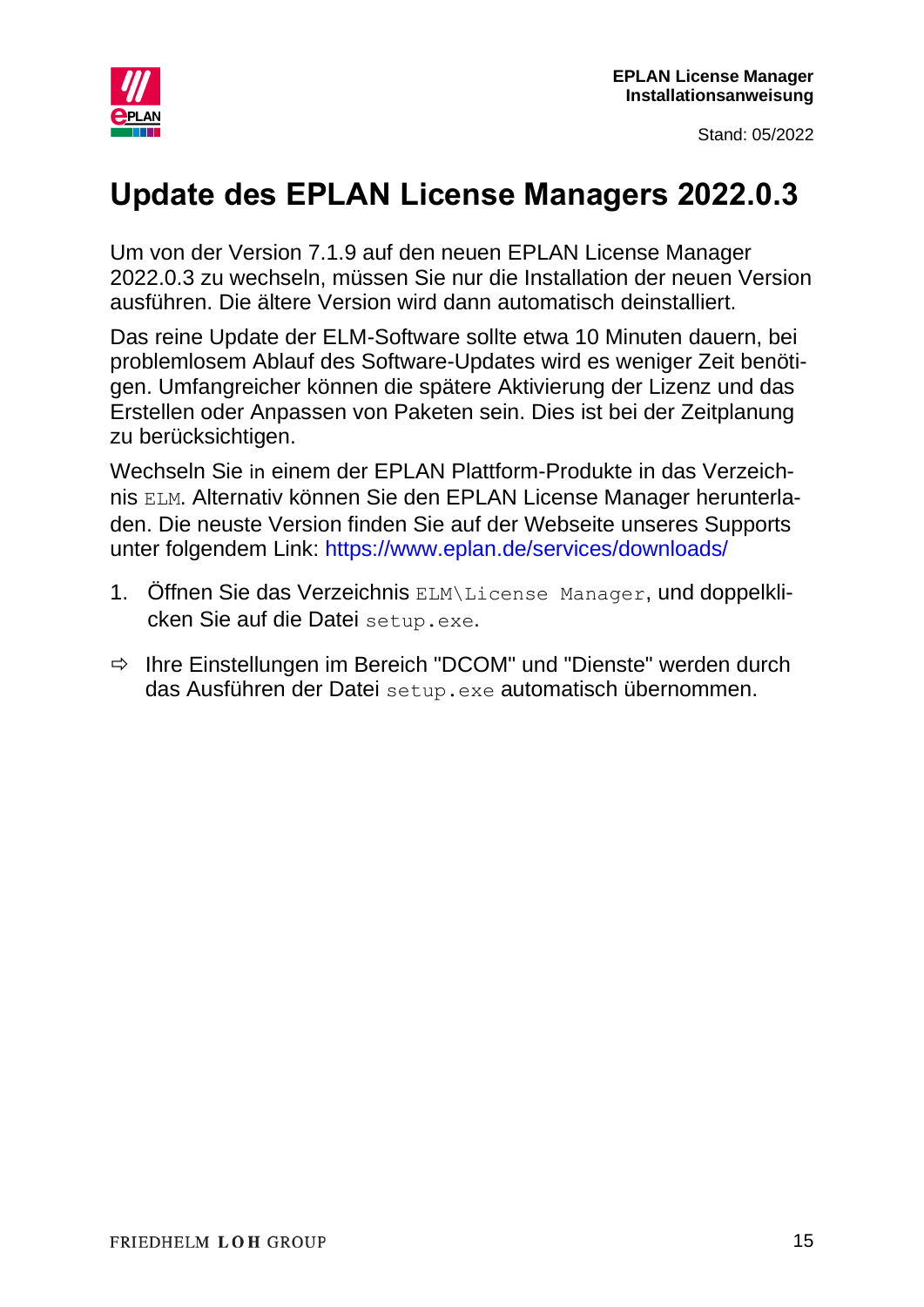

## <span id="page-15-0"></span>**Aktualisieren des Entitlements**

Mit der neuen Version der EPLAN Plattform erhalten Sie ein neues Entitlement. Mit diesem werden die Funktionalitäten der Version 2022 freigeschaltet.

Sie können das neue Entitlement in Ihrem EPLAN License Manager, wie folgend beschrieben, aktivieren:

- 1. Holen Sie im Dialog **Primärer License Manager - Configurator** die Registerkarte **Aktivieren** in den Vordergrund.
- 2. Geben Sie im Feld **EID** das neue Entitlement ein.
- 3. Klicken Sie auf die Schaltfläche **[Online aktivieren]**.
- $\Rightarrow$  Ihr altes Entitlement wird dadurch *ungültig*, und das neue Entitlement wird aktiviert.

Wenn bereits einen altes Entitlement im Feld **EID** vorhanden ist, können Sie direkt die Schaltfläche **[Online aktivieren]** betätigen. Die Prüfung und Aktualisierung erfolgt dann automatisch. Sie erhalten eine entsprechende Meldung, dass ein neues Entitlement für Sie zur Verfügung steht. Folgen Sie den weiteren Schritten für die Aktivierung.

## **Hinweis:**

Nach der Aktivierung des neuen Entitlements verliert das alte Entitlement seine Gültigkeit.

Nach der Aktivierung Ihres neuen Entitlements steht Ihnen der Funktionsumfang für die EPLAN Plattform ab der Version 2.6 zur Verfügung.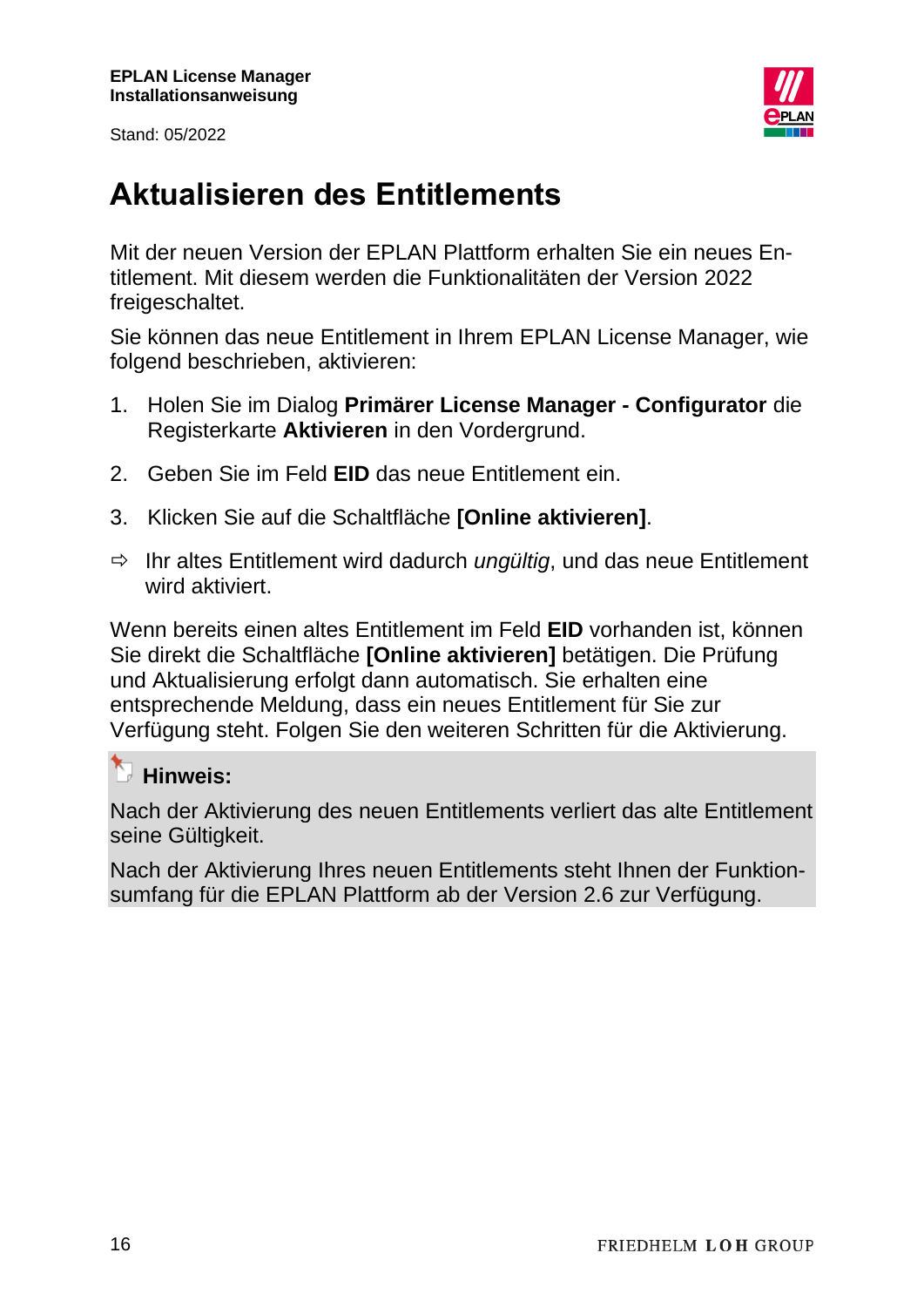

## <span id="page-16-0"></span>**Neue Systeme und Elemente in der Freischaltung des EPLAN License Managers**

Ab der Version 2.9 wird Ihnen das Produkt in einer neuen vereinfachten Freischaltung zur Verfügung gestellt. Damit wird die Komplexität Ihrer bisherigen Freischaltung verringert.

Die bekannten Systeme und Module werden ab der Version 2.9 durch neue Systeme und Module ersetzt.

Folgende Module werden z.B. zu einem Element gebündelt:

- Module: EPLAN Multi User Management
- Module: EPLAN Multi User Monitor
- Module: EPLAN Project Options
- Module: EPLAN Project Reference
- Module: EPLAN User Rights Management

Sie sind Inhalt des Elements Elements: Professional+.

Die neuen und alten Systeme, Elemente und Module sind dann in Ihrem Entitlement enthalten – alte Systeme und Module bis zur Version 2.8, neue Systeme, Elemente und Module ab der Version 2.9.

## **Hinweis:**

Für die in Ihrem EPLAN License Manager erstellten Pakete für die Version 2.8 und abwärts können die neuen Systeme, Elemente und Module *nicht* verwendet werden.

Sie können neue Pakete erstellen und z.B. das System EPLAN Electric P8. Professional und das Element Elements: Professional+ hinzufügen.

In der Registerkarte **Pakete** des Dialogs **Primärer License Manager – Configurator** lassen sich mit Hilfe der Schaltfläche **[Paketinhalte aktualisieren]** oder der Tastenkombination **[STRG]+[ALT]+[U)]** die noch fehlenden Release-Freischaltungen aktualisieren.

## **Hinweis:**

Bitte beachten Sie, das weitere Module, z.B. die Module Sprache und Module: EPLAN Page unlimited, noch fehlen können.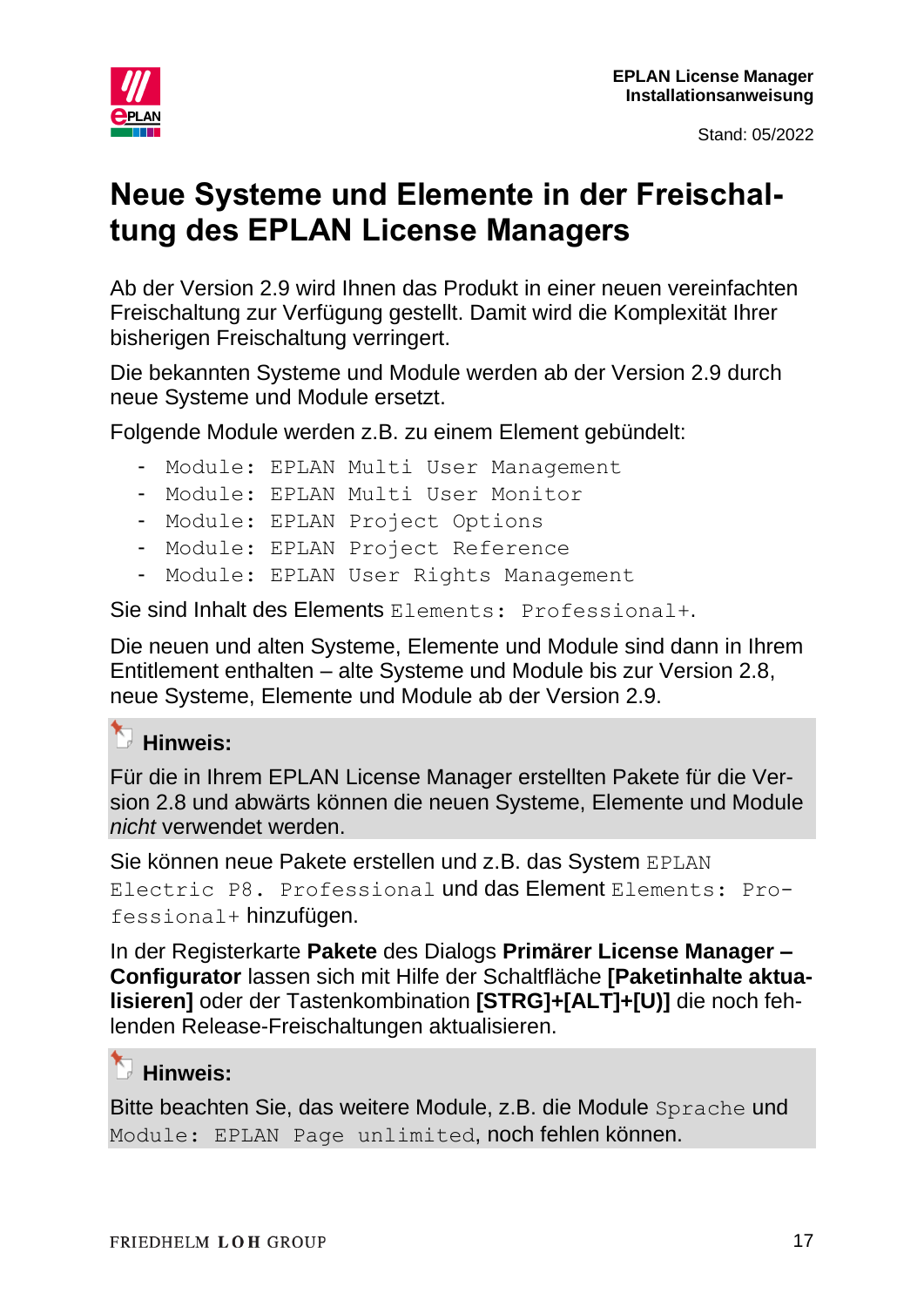

# <span id="page-17-0"></span>**Update des primären und sekundären EPLAN License Managers**

Bitte prüfen Sie vor dem Update die im Abschnitt **Prüfung der vorhandenen EPLAN License Manager-Installation** beschriebenen Inhalte.

Sie verfügen in Ihrem Firmennetzwerk über zwei EPLAN License Manager (Primärer License Manager und Standby License Manager). In diesem Fall müssen Sie beim Update immer zuerst den primären License Manager aktualisieren:

- 1. Setzen Sie für den primären License Manager den Starttyp des Dienstes "Remote Dongle Service" auf "Deaktiviert". Beenden Sie danach den Dienst.
- 2. Starten Sie auf dem primären License Manager die Installation. Öffnen Sie das Verzeichnis ELM\License Manager, und doppelklicken Sie auf die Datei setup.exe. Führen Sie anschließend die Installation aus.
- $\Rightarrow$  Ihre Einstellungen im Bereich "DCOM" und "Dienste" werden durch das Ausführen der Datei setup.exe automatisch übernommen.
- $\Rightarrow$  Nach der Aktualisierung Ihres EPLAN License Managers auf die neue Version steht Ihr alter Lizenzumfang weiter zur Verfügung. Dieser sollte auf die neue Version erweitert werden.
- 3. Setzen Sie nach erfolgreicher Installation und Freischaltung den Starttyp des Dienstes wieder auf "Automatisch", und starten Sie anschließend den Dienst.
- $\Rightarrow$  Nach einem Aktualisierungsintervall überträgt der aktive Standby License Manager alle Aufgaben an Ihren primären License Manager.
- 4. Überprüfen Sie, ob der primäre License Manager wieder aktiv ist und der Datentransfer erfolgreich war.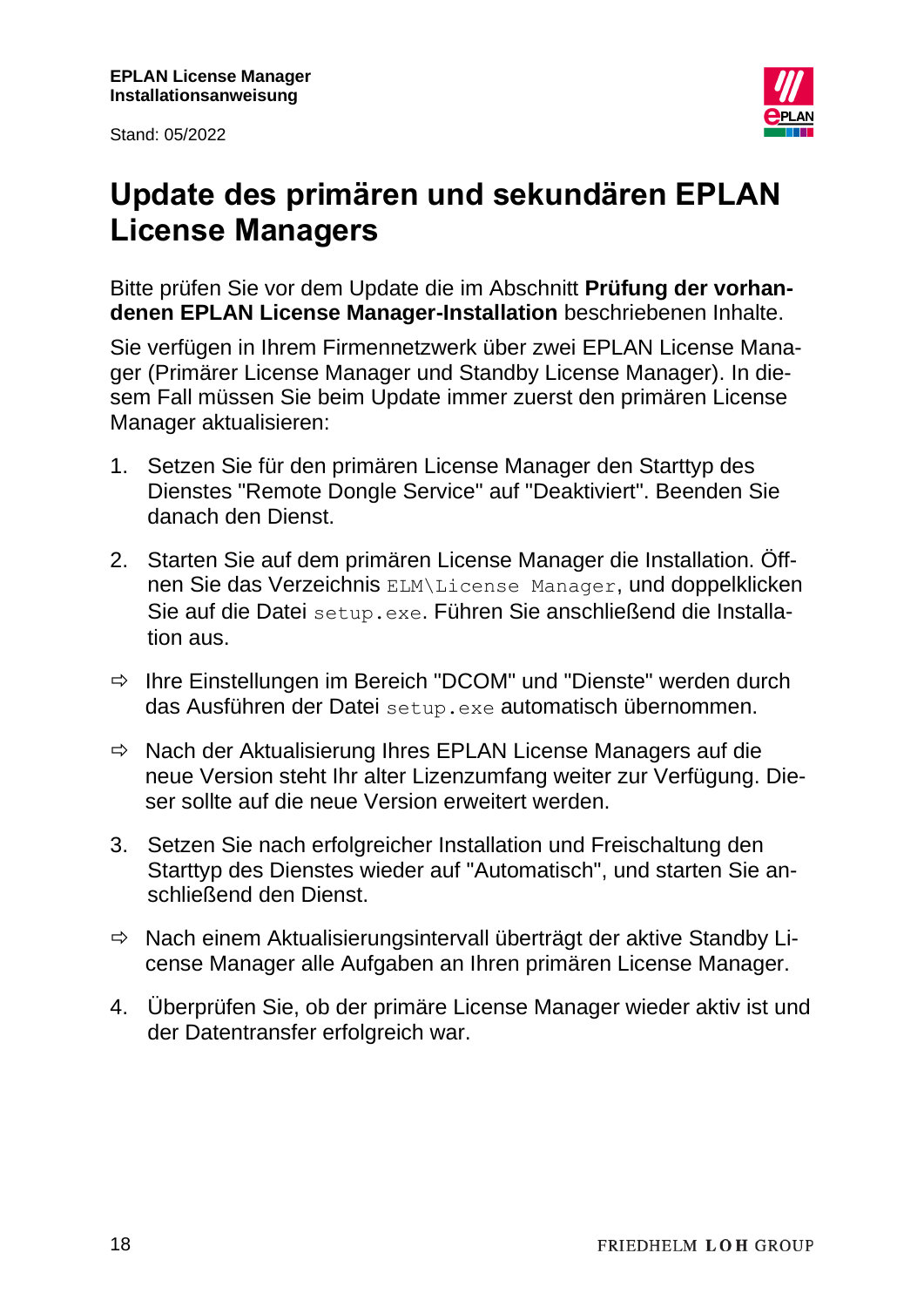

### **Hinweis:**

Zur Überprüfung können Sie das Programm "ELM Configurator" verwenden. Ist der primäre License Manager wieder aktiv, wird im Feld **Status** des Dialogs **License Manager - Monitor** der Wert "Primär, aktiv" angezeigt.

- 5. Aktualisieren Sie den Standby License Manager. Setzen Sie den Starttyp des Dienstes "Remote Dongle Service" auf "Deaktiviert". Beenden Sie danach den Dienst.
- 6. Starten Sie die Datei setup.exe, und folgen Sie der Installation.
- 7. Nach erfolgreicher Installation setzen Sie den Starttyp wieder auf "Automatisch" und starten den Dienst.
- $\Rightarrow$  Nach einem Aktualisierungsintervall gleichen sich beide EPLAN License Manger automatisch ab.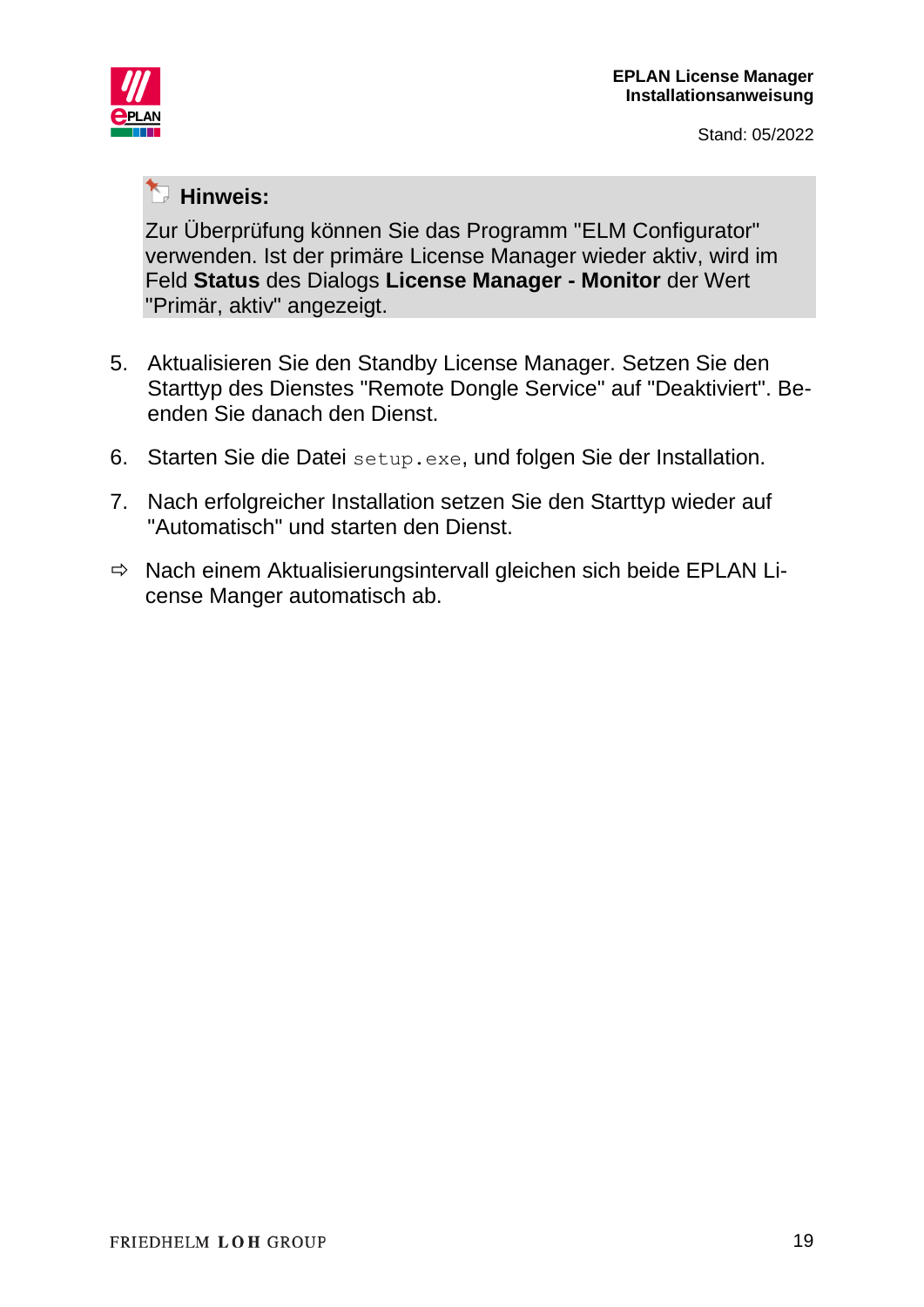

# <span id="page-19-0"></span>**DCOM-Schnittstelle konfigurieren**

Die Kommunikation des EPLAN License Managers zum EPLAN License Client erfolgt über die von Microsoft auf jedem Betriebssystem zur Verfügung gestellten Schnittstelle "Distributed Component Object Model (DCOM)". Diese muss nach Installation des EPLAN License Managers zusätzlich konfiguriert werden.

Wir empfehlen die Verwendung des EPLAN License Managers und EPLAN License Client innerhalb einer Windows Domäne.

Wenn Sie die Verwendung mit unterschiedlichen Domänen oder Arbeitsgruppen bevorzugen, muss die Einstellung **Domänenübergreifende Nutzung** in Ihrem Entitlement aktiviert sein. Die Sicherheiteinstellungen im Dialog **Zugriffsberechtigung** muss für den *Arbeitsplatz* und für den *ELM7* auf den Wert "ANONYMOUS LOGON" gesetzt werden.

Bei der Verwendung von unterschiedlichen Domänen wird ein "Full Trust" in der Gesamtstruktur benötigt.

Verwenden Sie nur eine Arbeitsgruppe dann, muss für jedes an einen Client gemeldete Benutzerkonto ein gleichlautendes Konto mit identischem Kennwort auf dem Server erstellt werden.

### **Hinweis:**

Es wird davon ausgegangen, dass die DCOM-Konfiguration den Standardeinstellungen zum Zeitpunkt der Installation des jeweiligen Betriebssystems entspricht. Wenn hier abweichende Einstellungen vorgenommen worden sind, z.B. zur Erhöhung der Systemsicherheit, ist der Systemadministrator zu Rate zu ziehen.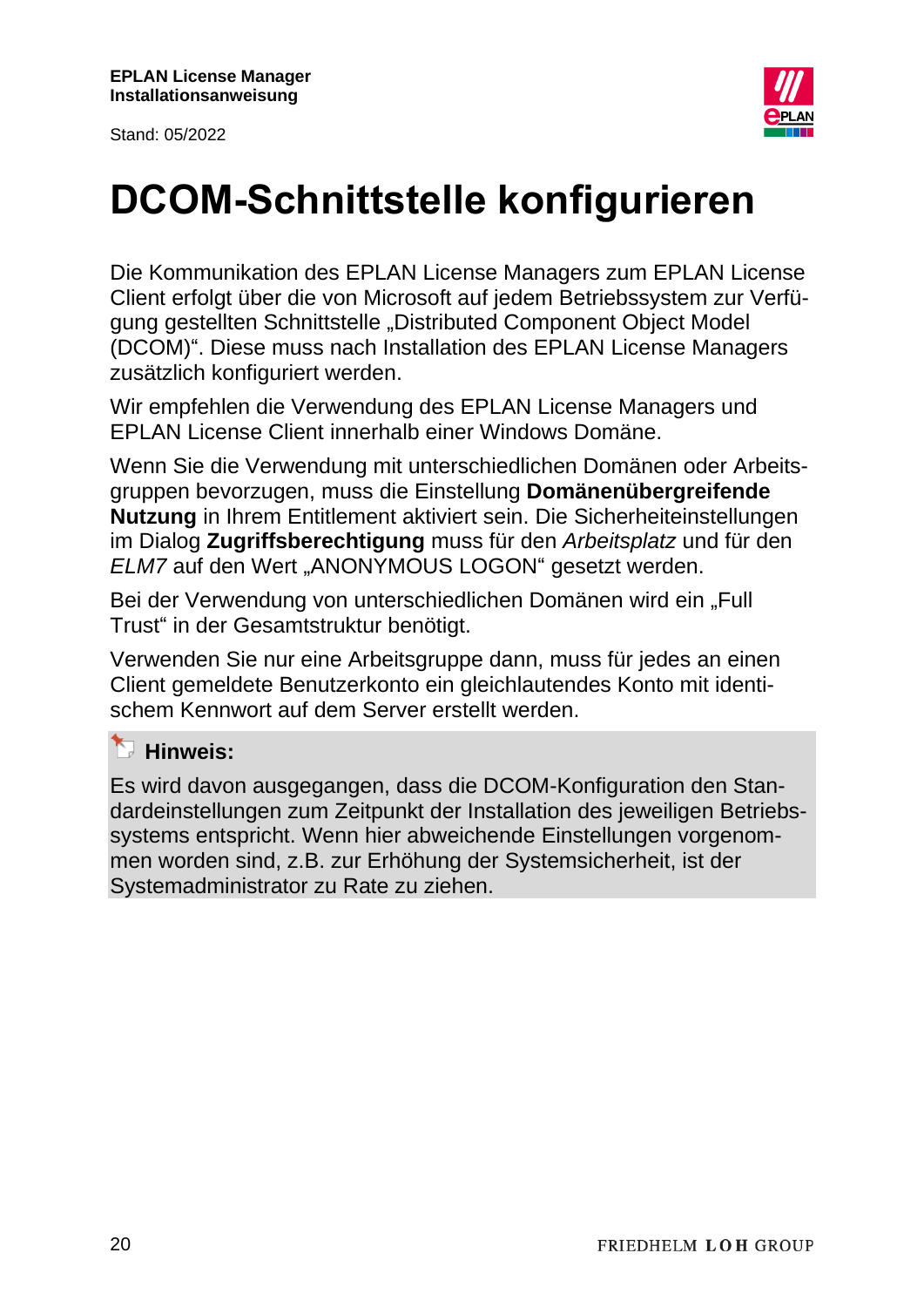

## <span id="page-20-0"></span>**Sicherheitsupdate Windows DCOM Server Security Feature Bypass**

Durch die Umsetzung des Sicherheitsupdates "CVE-2021-26414" von Microsoft, ist sicherzustellen, dass der neuste EPLAN License Client und License Manager verwendet wird. Weitere Informationen dazu finden Sie auf unserer Webseite zu den Softwarefreigabe unter folgendem Link:

[https://www.eplan.help/de-de/Infoportal/Content/htm/portal\\_software\\_ap](https://www.eplan.help/de-de/Infoportal/Content/htm/portal_software_approvals.htm)[provals.htm](https://www.eplan.help/de-de/Infoportal/Content/htm/portal_software_approvals.htm)

## <span id="page-20-1"></span>**Einstellung der DCOM-Schnittstelle für den EPLAN License Manager**

Der Zugriff auf die DCOM-Schnittstelle kann entweder für alle Benutzer der Domäne oder für eine Gruppe von Benutzern konfiguriert werden.

In den folgenden Abschnitten werden beide Varianten beschrieben. Dabei wird davon ausgegangen, dass für die zweite Variante eine Gruppe mit dem Namen "ELM-User" in der Domäne erstellt worden ist.

Zunächst muss das Konfigurationsprogramm für die DCOM-Schnittstelle aufgerufen werden.

- 1. Wählen Sie dazu **Start > Ausführen**, und geben Sie im Dialog **Aus**führen den Befehl dcomenfg.exe ein.
- Der Dialog **Komponentendienste** wird geöffnet.
- 2. Wählen Sie in der Baumansicht des Dialogs den Zweig **Komponentendienste > Computer > Arbeitsplatz**.
- 3. Klicken Sie mit der rechten Maustaste auf **Arbeitsplatz**, und wählen Sie aus dem Kontextmenü den Menüpunkt **Eigenschaften**.

Der Dialog **Eigenschaften von Arbeitsplatz** wird geöffnet.

4. Überprüfen Sie, ob in der Registerkarte **Standardeigenschaften** das Kontrollkästchen **DCOM (Distributed COM) auf diesem Computer aktivieren** aktiviert ist.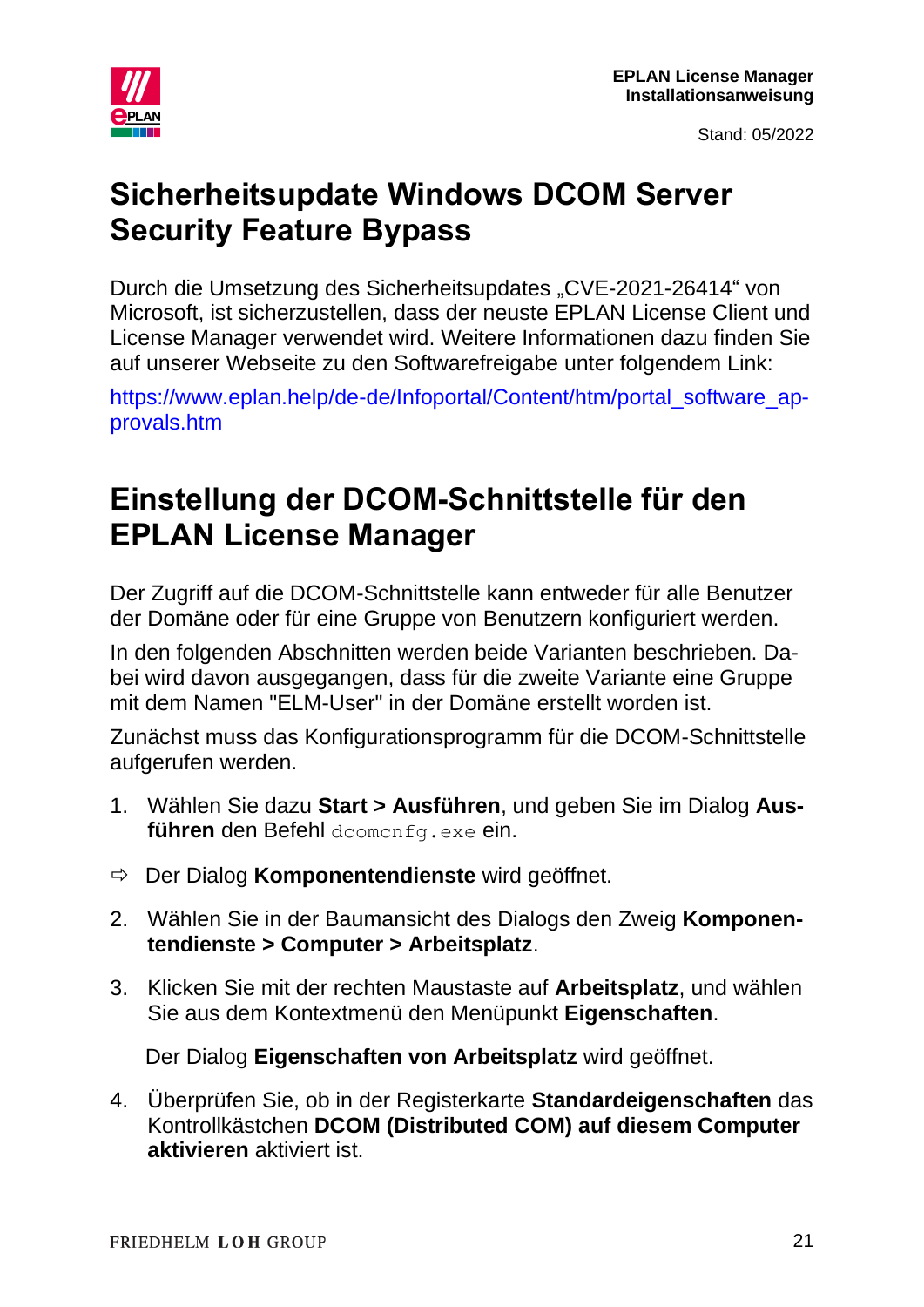

- 5. Wechseln Sie zur Registerkarte **COM-Sicherheit**.
- 6. Klicken Sie unter **Start- und Aktivierungsberechtigungen** auf die Schaltfläche **[Limits bearbeiten]**.
- Der Dialog **Start- und Aktivierungsberechtigungen** wird geöffnet.
- 7. Legen Sie in diesem Dialog die Sicherheitseinstellungen fest:

Soll der Zugriff für jeden Benutzer zugelassen werden, wählen Sie den Benutzer **Jeder** aus und aktivieren **Zulassen** für alle Berechtigungsarten.

Soll der Zugriff ausschließlich für Mitglieder einer Gruppe **ELM-User** gestattet sein, klicken Sie auf die Schaltfläche **[Hinzufügen]** und wählen die entsprechende Gruppe aus und aktivieren **Zulassen** für alle Berechtigungsarten.

#### **Hinweis:**

Um die Anmeldung bei der Domäneübergreifenden Nutzung zu ermöglichen, muss im Bereich **Zugriffsberechtigungen** über die Schaltfläche **[Limits bearbeiten]** im Dialog **Zugriffsberechtigung** der Gruppen- oder Benutzername "ANONYMOUS LOGON" gewählt werden. Zusätzlich müssen die Berechtigungen über die Kontrollkästchen **Lokaler Zugriff** und **Remotezugriff** zugelassen werden.

Sie müssen Sie diese Option auch für die Windows Betriebssysteme Windows 8.1 Windows Server 2012 R2 und Windows 10 setzen.

- 8. Schließen Sie die Dialoge **Start- und Aktivierungsberechtigungen** und **Eigenschaften von Arbeitsplatz** mit **[OK]**.
- 9. Navigieren Sie anschließend in der Baumansicht des Dialogs **Komponentendienste** zum Ordner **DCOM-Konfiguration**.
- 10. Markieren Sie auf der rechten Seite des Dialogs die Komponente **ELM7**.
- 11. Klicken Sie mit der rechten Maustaste auf diese Komponente, und wählen Sie aus dem Kontextmenü den Menüpunkt **Eigenschaften**.
- Der Dialog **Eigenschaften von ELM7** wird geöffnet.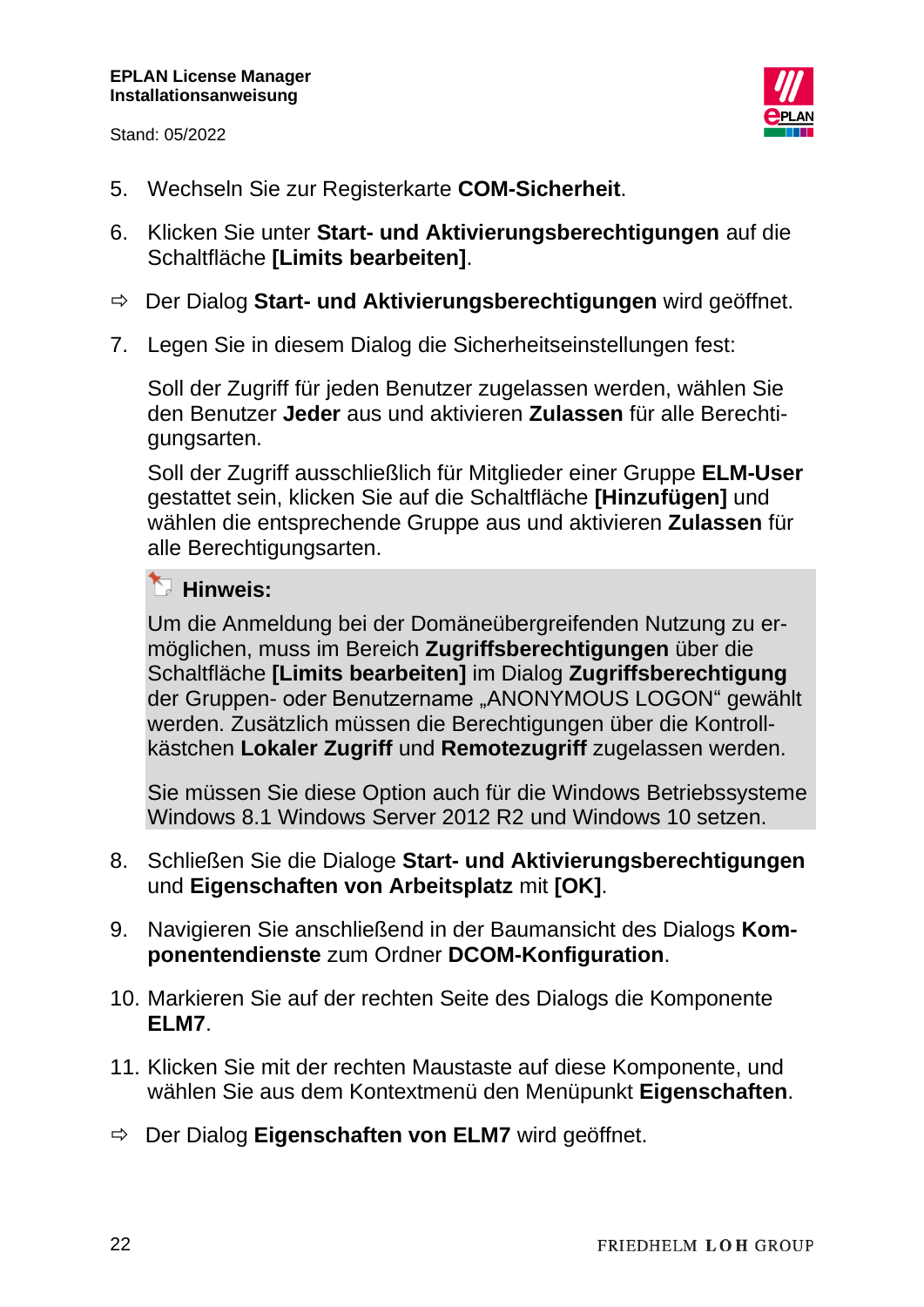

- 12. Wählen Sie hier die Registerkarte **Sicherheit**.
- 13. Aktivieren Sie im Gruppenfeld **Start- und Aktivierungsberechtigungen** die Option **Anpassen**, und klicken Sie anschließend auf die Schaltfläche **[Bearbeiten]**.
- Der Dialog **Start- und Aktivierungsberechtigungen** wird geöffnet.
- 14. Soll der Zugriff für jeden Benutzer zugelassen werden, wählen Sie den Benutzer **Jeder** aus und aktivieren **Zulassen** für alle Berechtigungsarten.

Soll der Zugriff ausschließlich für Mitglieder einer Gruppe **ELM-User** gestattet sein, klicken Sie auf die Schaltfläche **[Hinzufügen]** und wählen die entsprechende Gruppe aus, und aktivieren **Zulassen** für alle Berechtigungsarten

- 15. Aktivieren Sie im Gruppenfeld **Zugriffsberechtigung** die Option **Anpassen**, und klicken Sie auf die Schaltfläche **[Bearbeiten]**.
- Der Dialog **Zugriffsberechtigung** wird geöffnet.
- 16. Soll der Zugriff für jeden Benutzer zugelassen werden, wählen Sie den Benutzer **Jeder** aus und aktivieren **Zulassen** für alle Berechtigungsarten.

Soll der Zugriff ausschließlich für Mitglieder einer Gruppe **ELM-User** gestattet sein, klicken Sie auf die Schaltfläche **[Hinzufügen]** und wählen die entsprechende Gruppe aus und aktivieren **Zulassen** für alle Berechtigungsarten.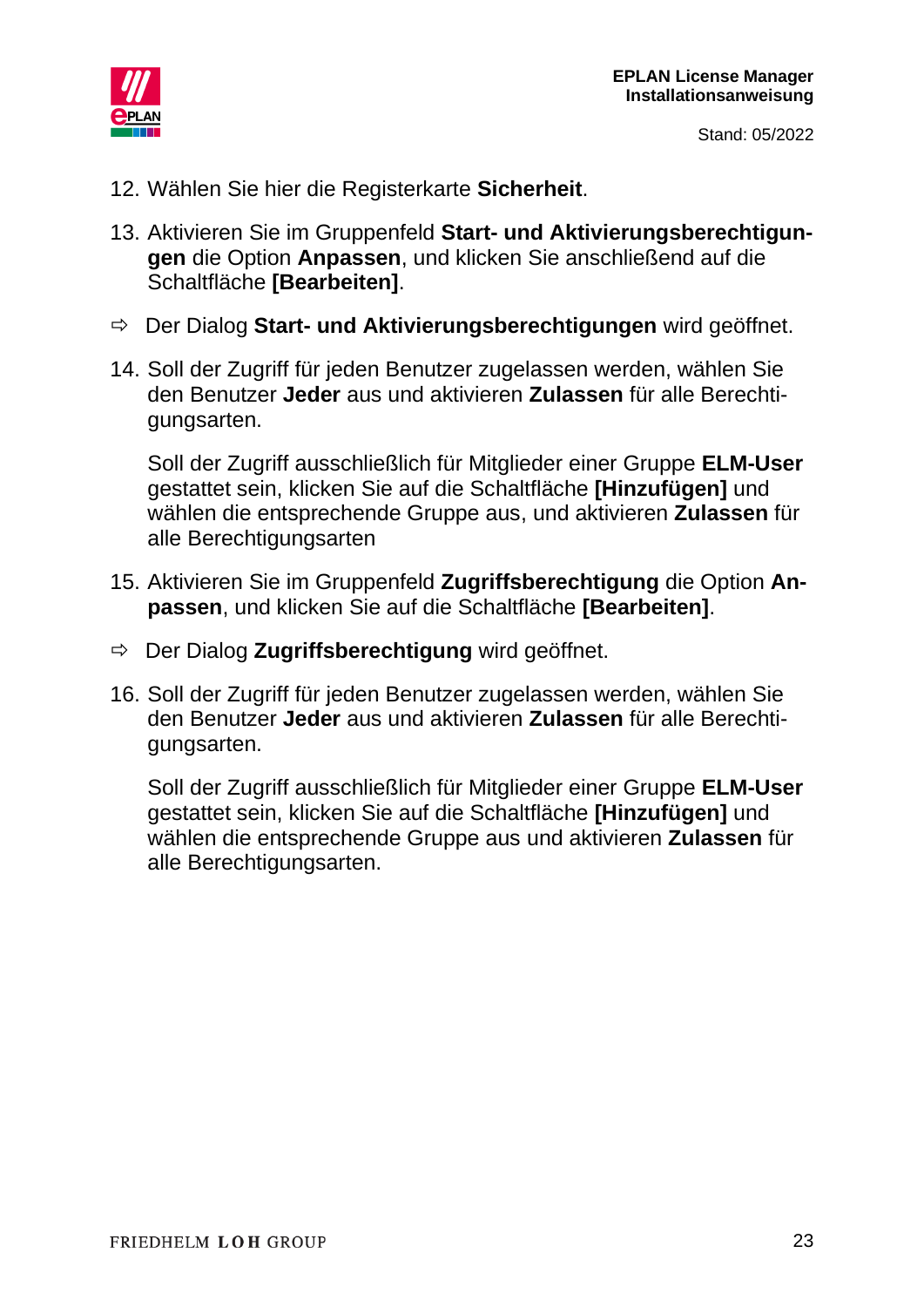

### **Hinweis:**

Um die Anmeldung bei der Domäneübergreifenden Nutzung zu ermöglichen, muss im Bereich **Zugriffsberechtigungen** über die Schaltfläche **[Limits bearbeiten]** im Dialog **Zugriffsberechtigung** der Gruppen- oder Benutzername "ANONYMOUS LOGON" gewählt werden. Zusätzlich müssen die Berechtigungen über die Kontrollkästchen **Lokaler Zugriff** und **Remotezugriff** zugelassen werden.

Sie müssen Sie diese Option auch für die Windows-Betriebssysteme Windows 8.1 Windows Server 2012 R2 und Windows 10 setzen.

- 17. Aktivieren Sie im Gruppenfeld **Konfigurationsberechtigung** die Option **Anpassen**, und klicken Sie auf die Schaltfläche **[Bearbeiten]**.
- Der Dialog **Konfigurationsberechtigung ändern** wird geöffnet.
- 18. Soll der Zugriff für jeden Benutzer zugelassen werden, wählen Sie den Benutzer **Jeder** aus und aktivieren **Zulassen** für alle Berechtigungsarten.

Soll der Zugriff ausschließlich für Mitglieder einer Gruppe **ELM-User** gestattet sein, klicken Sie auf die Schaltfläche **[Hinzufügen]** und wählen die entsprechende Gruppe aus und aktivieren **Zulassen** für alle Berechtigungsarten.

- 19. Schließen Sie die Dialoge **Start- und Aktivierungsberechtigungen** und **Eigenschaften von ELM7** mit **[OK]**.
- $\Rightarrow$  Nun ist der Zugriff auf den EPLAN License Manager von jedem berechtigten Client aus gewährleistet.
- $\Rightarrow$  Bitte starten Sie den Dienst "Remote Dongle Server" neu, damit die Änderungen übernommen werden.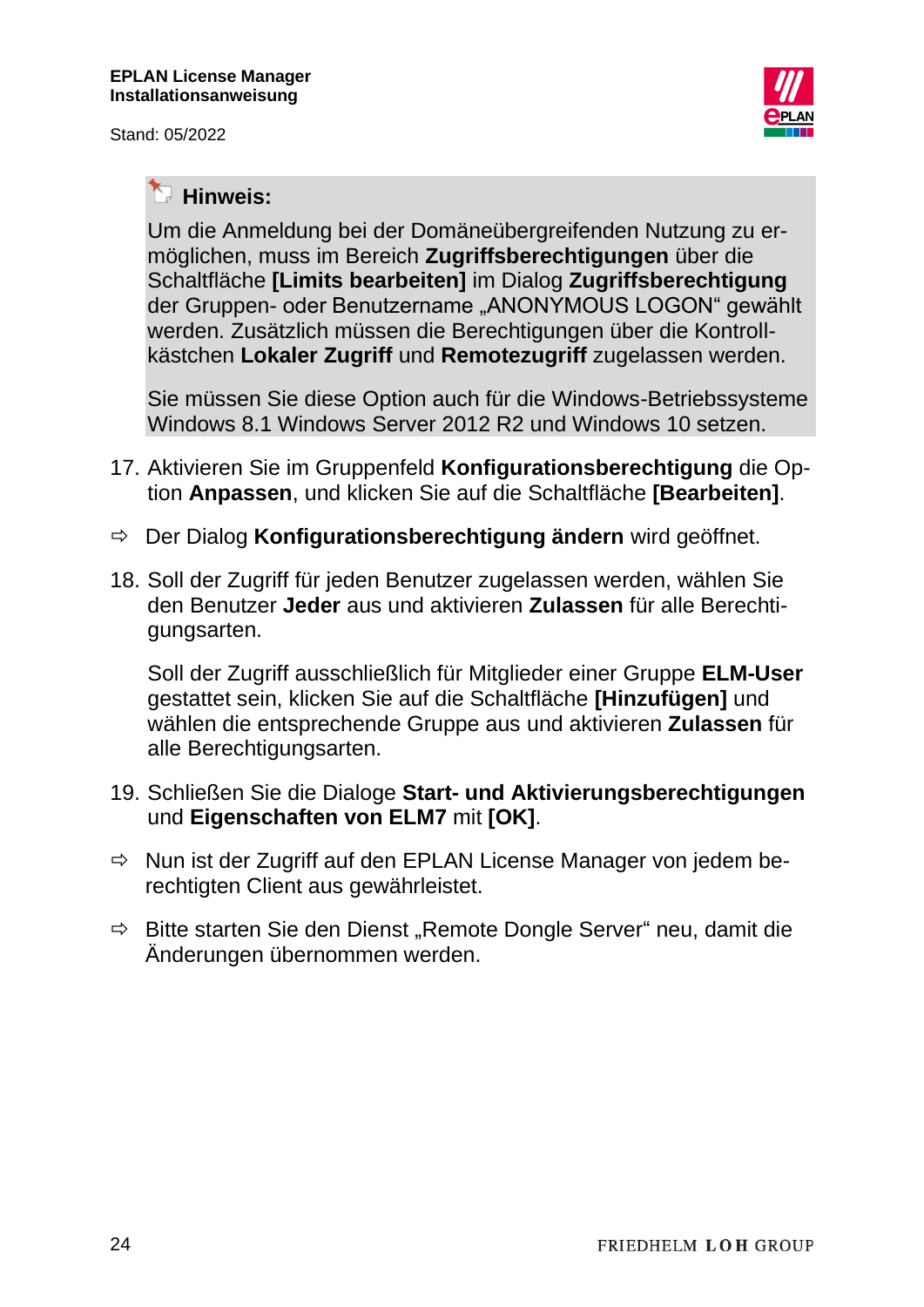

# <span id="page-24-0"></span>**EPLAN License Manager Monitor installieren**

Der EPLAN License Manager Monitor kann sowohl auf einem Server als auch auf einem Client installiert werden.

- 1. Wechseln Sie in das Verzeichnis ELM.
- 2. Öffnen Sie das Verzeichnis ELM\License Tools, und doppelklicken Sie auf die Datei setup.exe.
- 3. Klicken Sie im Folgedialog auf **[Install]**.
- $\Rightarrow$  Der Installationsassistent für den EPLAN License Monitor wird geöffnet.
- 4. Folgen Sie in den nachfolgenden Dialogen den Anweisungen des Installationsassistenten, und klicken Sie auf **[Install]**, um mit der eigentlichen Installation zu beginnen.
- 5. Klicken Sie abschließend auf **[Finish]**, um den Installationsassistenten zu beenden.

Nach erfolgreicher Installation befindet sich auf Ihrem Desktop die Verknüpfung "ELM Monitor". Sie starten den EPLAN License Manager Monitor durch einen Doppelklick auf dieses Symbol. Wählen Sie dann Ihren License Manager aus.

## **Hinweis:**

Sie können den EPLAN License Manager auch über den Download-Bereich des EPLAN Supports unter [folgendem Link herunterladen:](file:///C:/Users/ron/AppData/Local/Microsoft/Windows/INetCache/Content.Outlook/LTEI6L0C/folgendem%20Link%20herunterladen:%20https:/www.eplan.de/services/downloads/)

<https://www.eplan.de/services/downloads/>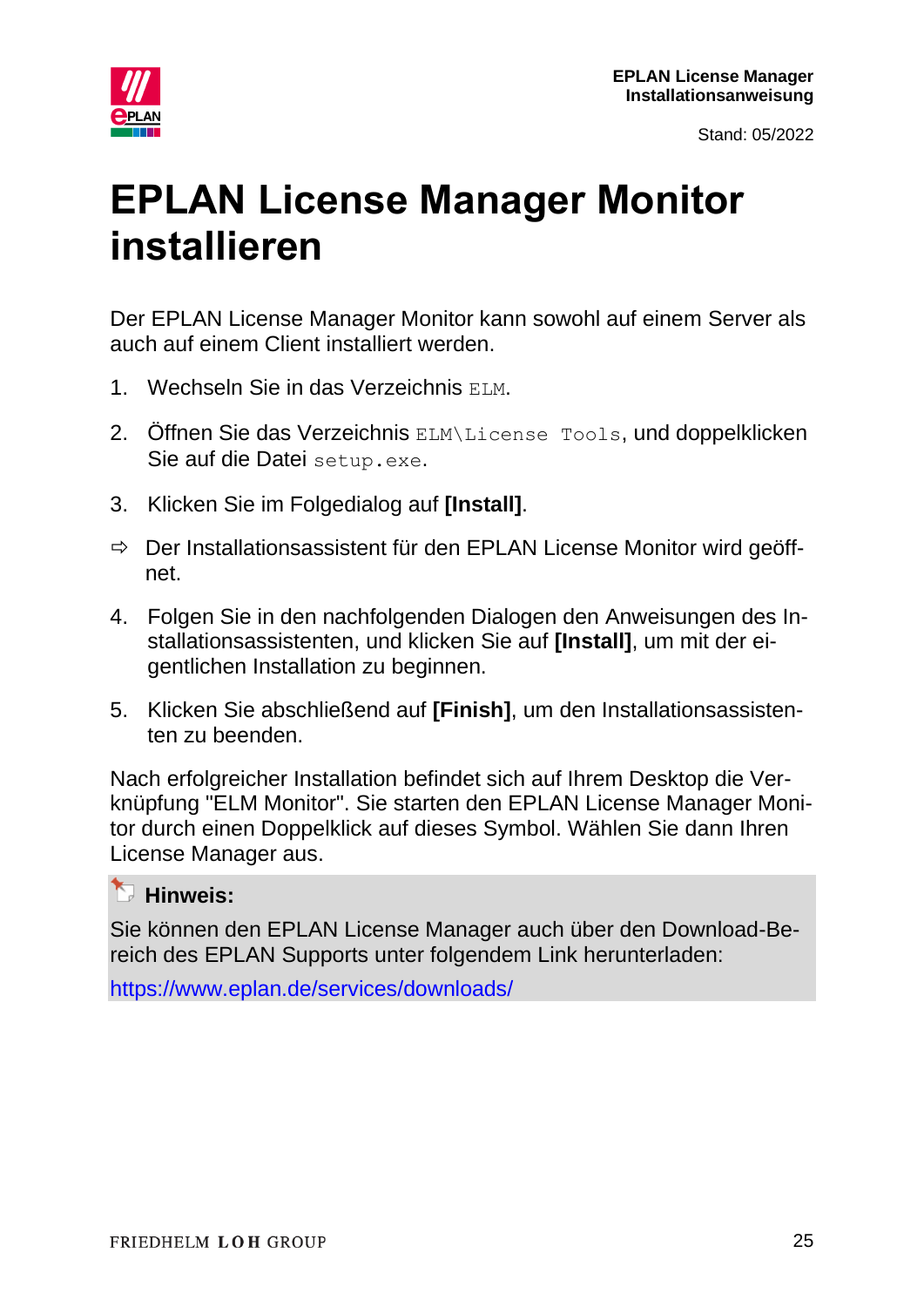

# <span id="page-25-0"></span>**Konfiguration Firewall**

Bei einer aktivierten Firewall auf dem Recher, der den EPLAN License Manager ausführt, erhalten Sie folgende Meldung, wenn Sie versuchen eine Verbindung vom EPLAN License Client aufzubauen:

"Check license(MAX 19.48) Der Rechner ist über das Netzwerk nicht verfügbar. Fehler [DCOM 0x800706BA]"

# <span id="page-25-1"></span>**Protokollierung der Zugriffe**

Bei einem geblockten Zugriff wird folgendes in die Log Datei geschrieben die in folgendem Dateipfad abgelegt wird:

C:\Windows\System32\LogFiles\Firewall\pfirewall.log.

Ist diese Datei nicht vorhanden, müssen Sie die Protokollierung in der Windows Defender Firewall aktivieren. Gehen Sie dazu bitte folgendermaßen vor:

- 1. Wählen Sie dazu **Start > Ausführen**, und geben Sie im Dialog **Ausführen** den Befehl wf.msc ein.
- 2. Öffen Sie das Kontextmenü von **Windows Defender Firewall mit erweiterter Sicherheit auf Lokaler Computer**, und wählen Sie den Menüpunkt **Eigenschaften**.
- $\Rightarrow$  Das Domänenprofil wird angezeigt.
- 3. Aktivieren Sie über die Schaltfläche **[Anpassen]** die Protokollierung, und wählen Sie in den aufklappbaren Listen **Verworfene Pakete protokollieren** und **Erfolgreiche Verbindungen protokollieren** jeweils die Einstellung "Ja".
- 4. Wählen Sie diese Firewall-Einstellungen ebenfalls für die Profile **Privates Profil** und **Öffentliches Profil**.
- 5. Öffnen Sie die Datei, und prüfen Sie, welcher Eintrag von der Firewall als "DROP" gekennzeichnet wird.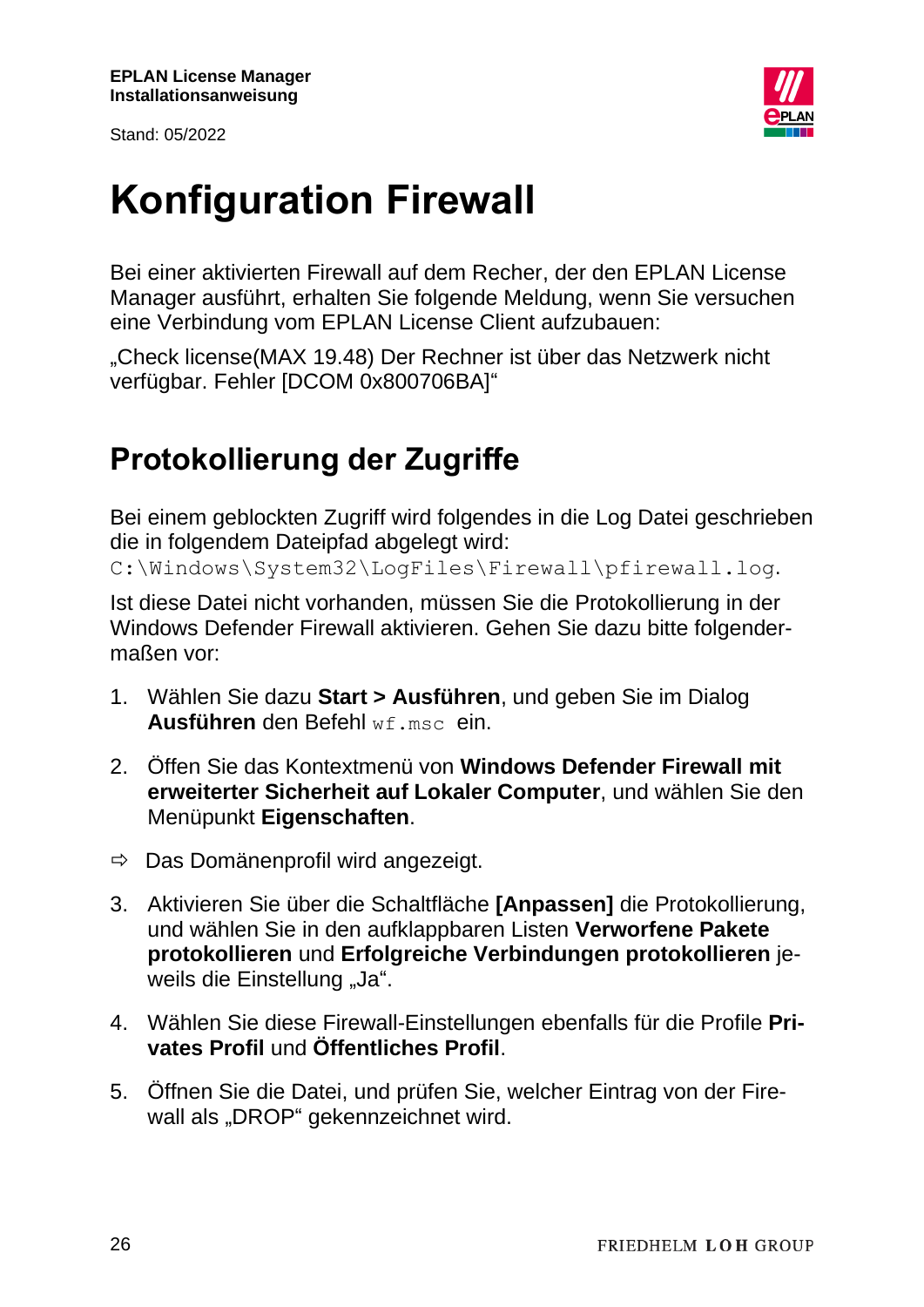

#### **Beispiel:**

Ein Eintrag der von dem EPLAN License Client generiert wird kann folgendermaßen aussehen:

```
2022-01-07 04:45:38 DROP TCP 172.16.125.74 
172.16.125.52 10978 135 48 S 2446232184 0 64240
- RECEIVE 632
```
Der Port 135 wird zur Kontaktaufnahme mit dem "Distributed Component Object Model" (DCOM) verwendet. Dieser ermittelt über ein Handshake-Verfahren einen dynamischen Port, der für die Verwendung mit dem EPLAN License Manager vorgesehen ist.

Damit dieser mit einer Firewall funktioniert, sollte die Datei ELM. exe als Ausnahmeregel hinzugefügt werden. Eine Freigabe erfolgt dann auf alle Ports die mit dieser Datei kommunizieren.

Eine Einfache Konfiguration können Sie über die Einstellungen der ..Windows-Sicherheit" vornehmen:

- 1. Wählen Sie dazu **Start > Einstellugen** die Windows-Einstellungen werden geöffnet.
- 2. Öffnen Sie die Einstellungen **Update und Sicherheit**, und klicken Sie auf **Windows-Sicherheit**.
- 3. Klicken Sie auf die Schaltfläche **[Windows-Sicherheit öffnen]**.
- 4. Wählen Sie **Firewall- & Netzwerkschutz** und **Zugriff von App durch Firewall zulassen.**
- 5. Betätigen Sie die Schaltfläche **[Einstellungen ändern]** und weiter unten die Schaltfläche **[Andere App zulassen]**.
- 6. Im Dialog **App hinzufügen** wählen Sie **Durchsuchen** und wechseln in das Verzeichnis C:\Program Files\EPLAN\ELM.
- 7. Wählen Sie hier die Datei ELM.exe aus.
- 8. Betätigen Sie die Schaltflächen **[Öffnen]** und anschließend **[Hinzufügen**].
- $\Rightarrow$  Der Eintrag "EPLAN Remote Dongle Service" wird hinzugefügt.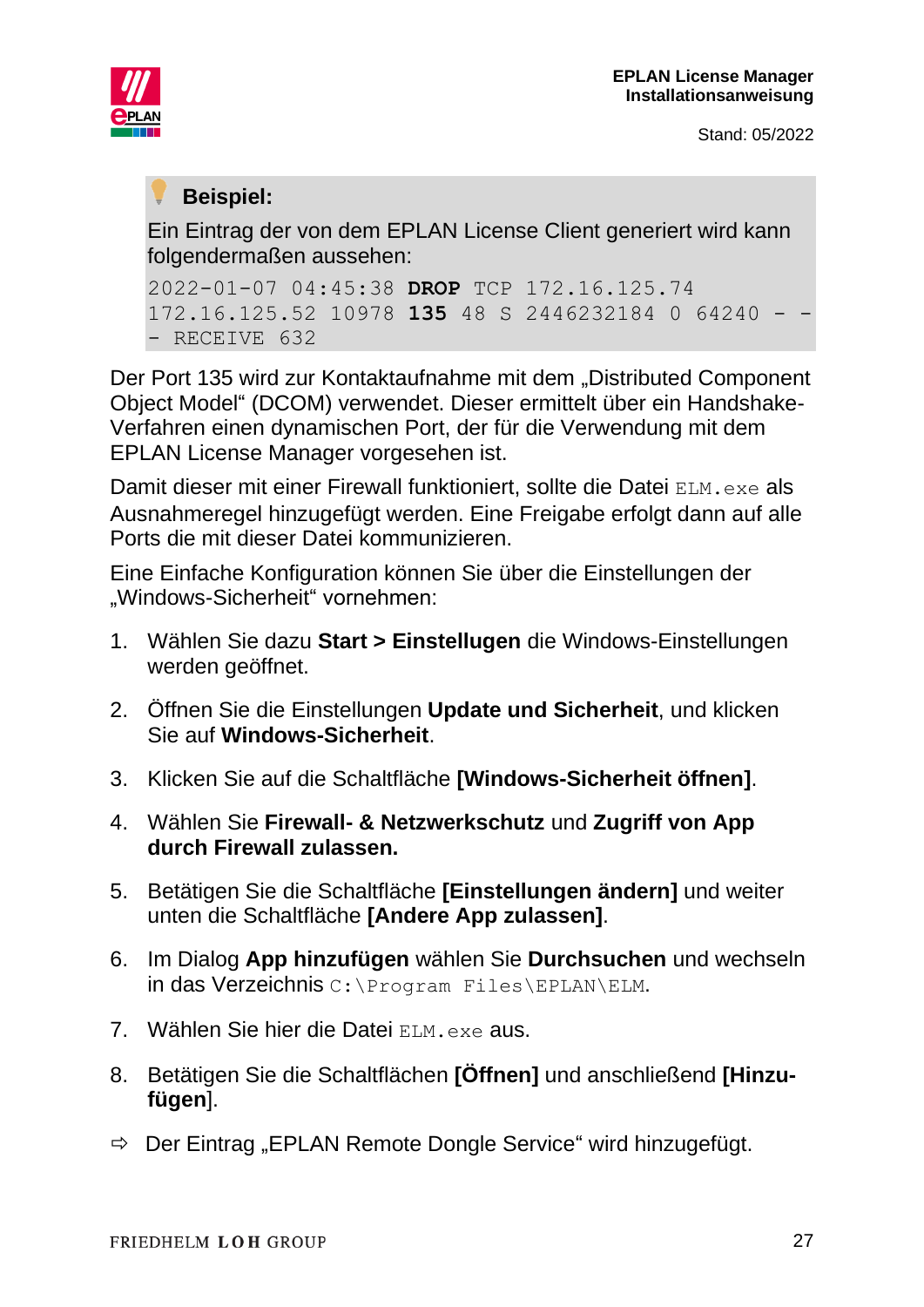

- 9. Aktivieren Sie, falls benötigt, die Kontrollkästchen **Privat** und **Öffentlich.**
- 10. Beenden Sie den Dialog mit **OK**.

Die Firewall ist jetzt für die Datei ELM.exe konfiguriert. Sie müssen zusätzlich noch die Firewall-Regel "COM+ - Netzwerkzugriff (DCOM)" einstellen.

Gehen Sie dazu folgendermaßen vor:

- 1. Wählen Sie **Start > Ausführen**, und geben Sie im Dialog **Ausführen** den Befehl wf.msc ein.
- 2. Öffnen Sie den Knoten **Eingehende Regeln**
- 3. Wählen Sie den Eintrag "Object COM+ -Netzwerkzugriff (DCOM-In)" in der Liste **Eingehende Regeln**, und öffnen Sie die **Eigenschaften**.
- 4. Aktivieren Sie die Regel über das Kontrollkästchen **Aktiviert**.

Bei der Verwendung eines EPLAN License Managers mit Ausfallsicherung (Failover) und aktivierter Firewall muss zusätzlich die Einstellung **ICMPv4** und **ICMPv6** aktiviert werden:

- 1. Wählen Sie **Start > Ausführen**, und geben Sie im Dialog **Ausführen** den Befehl wf.msc ein.
- 2. Öffnen Sie den Knoten **Eingehende Regeln**
- 3. Wählen Sie den Eintrag "Kernnetzwerkdiagnose ICMP-Echoanforderung (ICMPv4 eingehend)" und "Core Networking Diagnostics - ICMP Echo Request (ICMPv6-In)" in der Liste **Eigehenden Regel**, und öffnen Sie die **Eigenschaften**.
- 4. Aktivieren Sie die Regel über das Kontrollkästchen **Aktiviert**.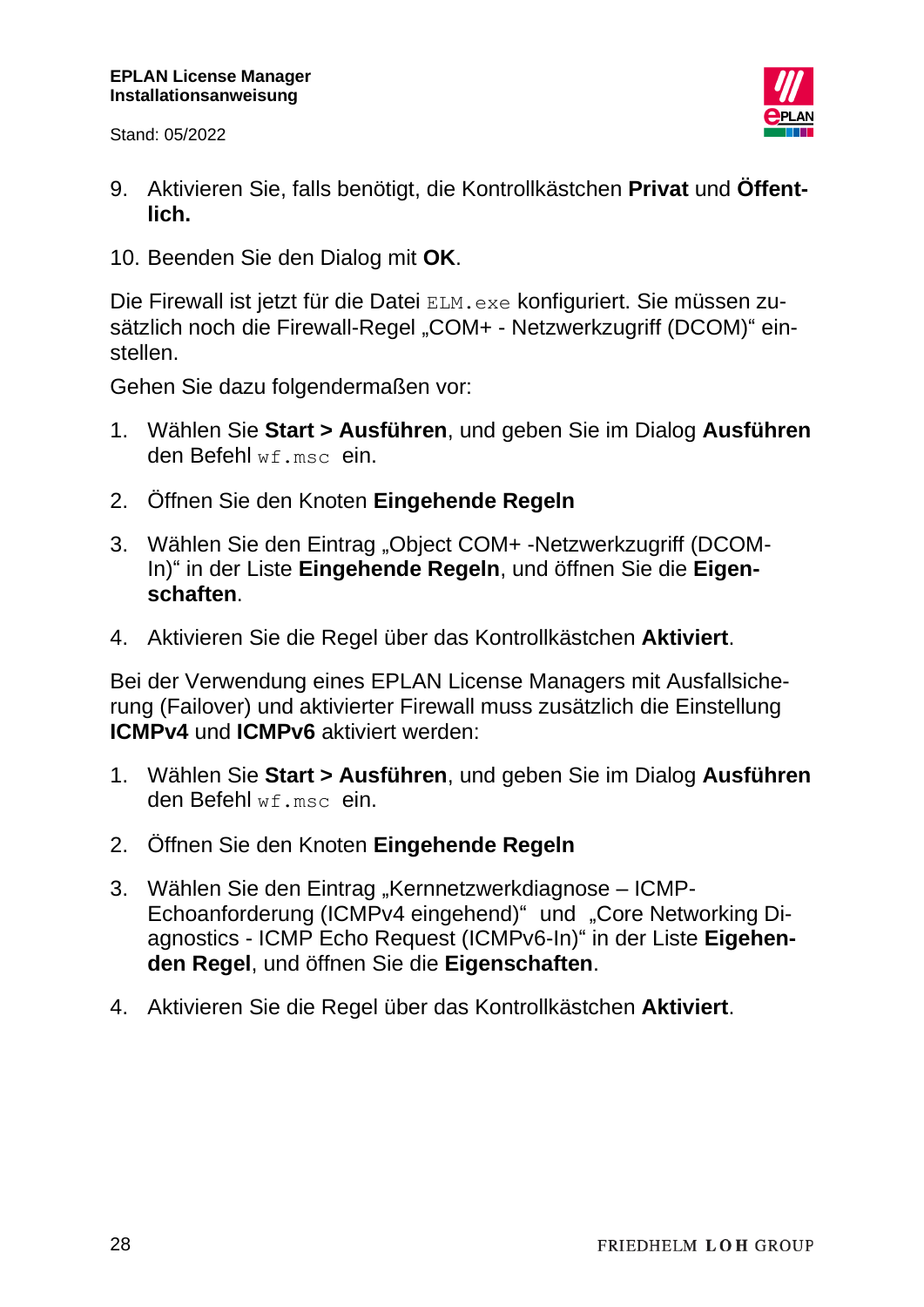

## **Hinweis:**

Achten Sie darauf, für die Profile der Firewall-Regeln "Dömäne", "Privat" und "Öffentlich" die Einstellung "Ja" zu wählen.

In Bezug auf die Konfiguration der "Port-Range" für externe Firewalls, informieren Sie sich bitte über die vom Hersteller vorgebenen Dokumentationen. Sie finden diese Informationen unter folgendem Link:

[https://docs.microsoft.com/de-de/troubleshoot/windows-server/networ](https://docs.microsoft.com/de-de/troubleshoot/windows-server/networking/configure-rpc-dynamic-port-allocation-with-firewalls)[king/configure-rpc-dynamic-port-allocation-with-firewalls](https://docs.microsoft.com/de-de/troubleshoot/windows-server/networking/configure-rpc-dynamic-port-allocation-with-firewalls)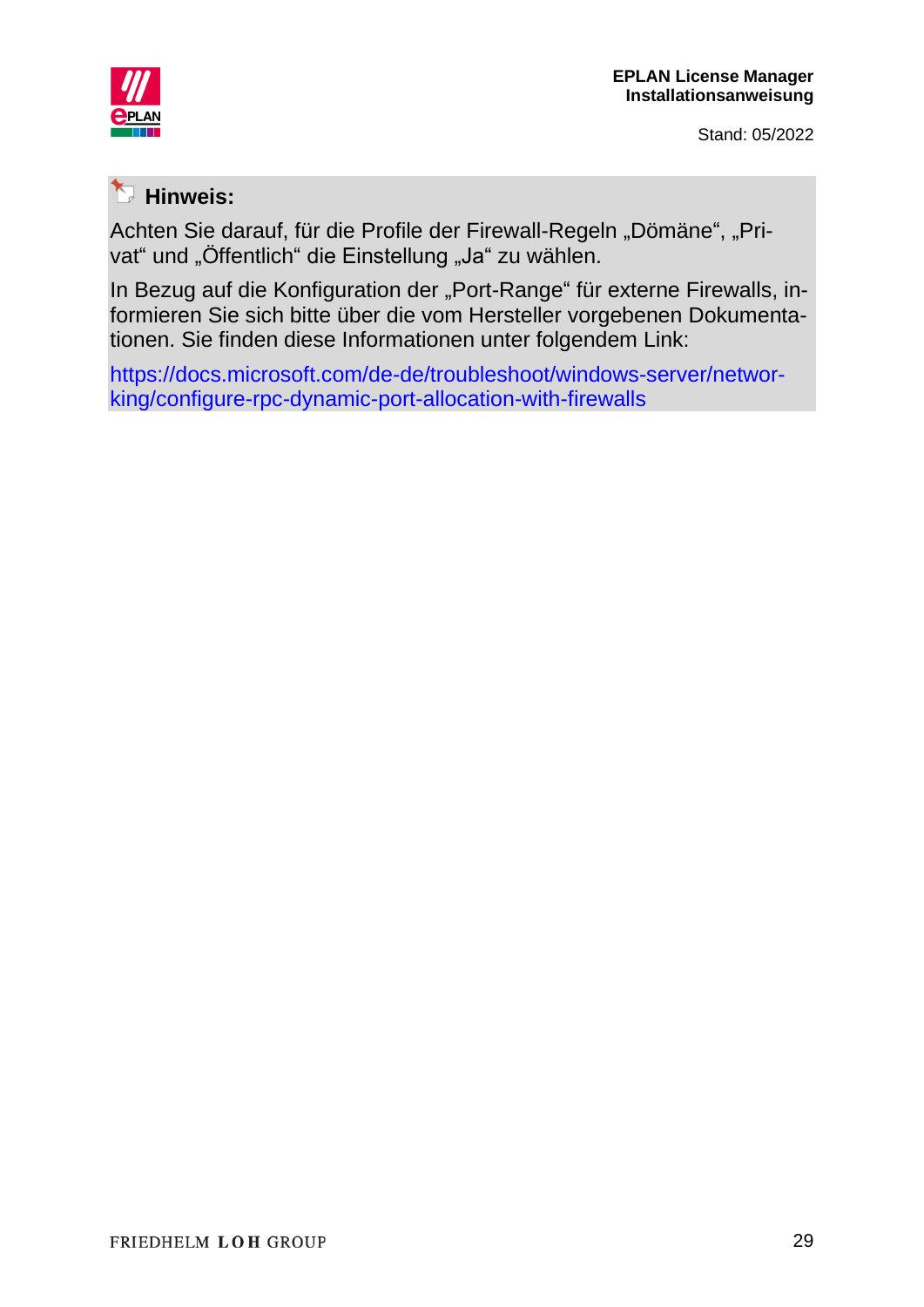Stand: 05/2022

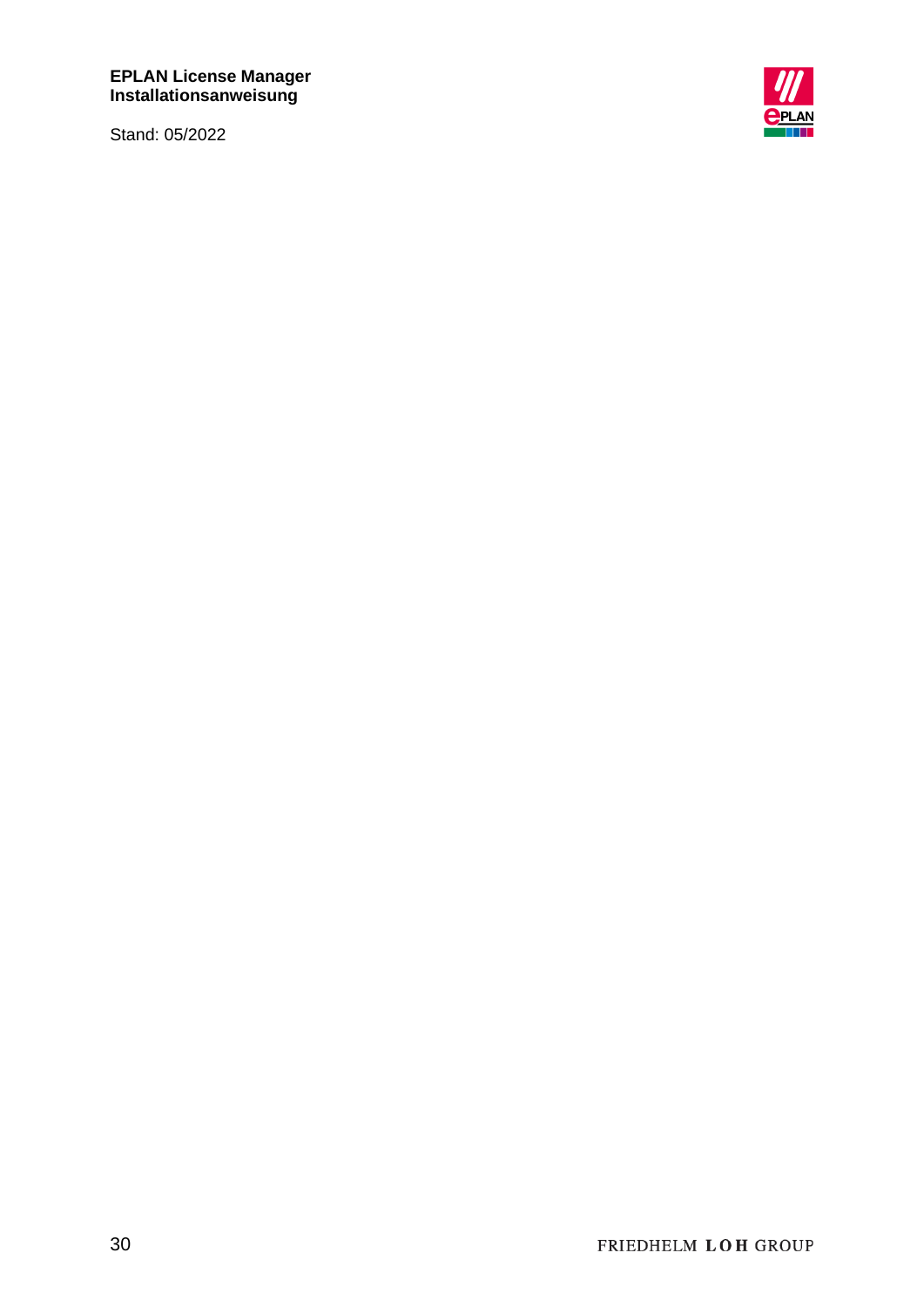

Stand: 05/2022